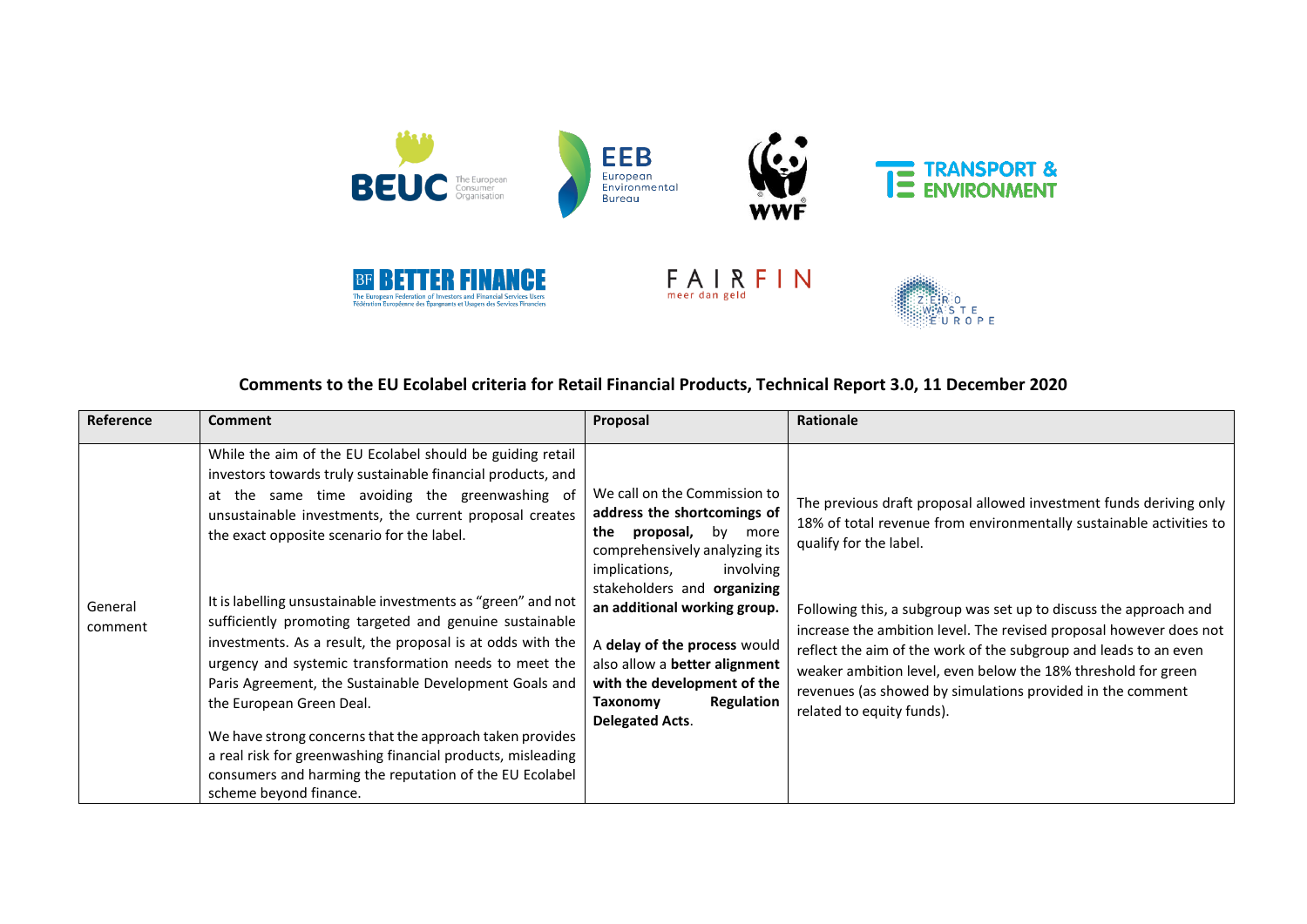| Scope<br>Pension<br>schemes                                                          | <b>Pension schemes</b><br>We regret that pension schemes are not covered.<br>We acknowledge that further criteria for pension<br>schemes would be needed, especially regarding real<br>estate.<br>We appreciate that it is proposed to include them within<br>the scope at the time of the 1 <sup>st</sup> criteria revision.                                                                                                                                                                                                                                                                                                                        | Include a reference to the<br>expansion of the scope to<br>cover pension schemes in<br>the Regulatory Statement<br>accompanying the Ecolabel<br>Decision.                                                                                                                                                          | Pension schemes represent high volumes of investments and are<br>accessible to a vast majority of households. Especially personal<br>pensions products could be a good starting point (whether EU<br>PEPPs or national products under Pillar 3). Many of the individual<br>pension products can be labelled already, as they are often<br>investment funds.                                                                                                                                                                                                                                                                                                                                                                   |
|--------------------------------------------------------------------------------------|------------------------------------------------------------------------------------------------------------------------------------------------------------------------------------------------------------------------------------------------------------------------------------------------------------------------------------------------------------------------------------------------------------------------------------------------------------------------------------------------------------------------------------------------------------------------------------------------------------------------------------------------------|--------------------------------------------------------------------------------------------------------------------------------------------------------------------------------------------------------------------------------------------------------------------------------------------------------------------|-------------------------------------------------------------------------------------------------------------------------------------------------------------------------------------------------------------------------------------------------------------------------------------------------------------------------------------------------------------------------------------------------------------------------------------------------------------------------------------------------------------------------------------------------------------------------------------------------------------------------------------------------------------------------------------------------------------------------------|
| <b>Scope</b><br><b>Structured</b><br>products                                        | It is unclear if structured products are excluded by the<br>proposal                                                                                                                                                                                                                                                                                                                                                                                                                                                                                                                                                                                 | Introduce<br>explicit<br>an<br>of<br>exclusion<br>structured<br>products.                                                                                                                                                                                                                                          | The lack of transparency associated to these products makes the<br>application and verification of the criteria very challenging.<br>Awarding the EU Ecolabel to such products may give them a<br>qualitative competitive advantage, despite being less consumer-<br>friendly in terms of accessibility, transparency, fees, and risk/return<br>profile.                                                                                                                                                                                                                                                                                                                                                                      |
| Criterion 1.<br>Investment in<br>green economic<br>activities<br><b>Equity funds</b> | <b>Equity portfolio threshold</b><br>a)<br>The portfolio threshold should be set at 51% at least.<br>Given that the investment universe is enlarged by<br>integrating capex (and projected green revenues) as an<br>additional indicator for determining the overall greenness<br>of the portfolio, 40% is not an acceptable threshold.<br>The threshold should in addition be revised upwards and<br>grow every year as we would expect that a larger part of<br>the portfolio builds on green activities (e.g. 5% every 3<br>years so resulting 55% in 2023, 60% in 2026,). We insist<br>that this threshold refers to a wide universe of taxonomy | We would like to propose<br>the following solutions to<br>address the shortcomings of<br>the proposal:<br>1. Return to a simpler,<br>transparent<br>formula<br>whereby green revenues<br>and green capex are<br>computed: $0.8$ X GRi +<br>0,2 X GCi.<br>Limit the contribution of<br>2.<br>capex to the portfolio | a) Equity portfolio threshold:<br>We reiterate that consumers would expect that a majority of the<br>activities covered by the fund are sustainable. In this regard,<br>consumer organisations and environmental NGOs would find it very<br>hard to promote products that are not even "half green", not now<br>nor in the future.<br>The investable universe offered by the Taxonomy Regulation is much<br>wider than just "dark" green activities, as it also integrates<br>transitional and enabling activities: out of 90 activities listed in the<br>draft DA on climate change mitigation, 27 are classified as transition<br>(30%), 24 are enabling (37%) and 39 are "own performance" or<br>already low-carbon (43%). |
|                                                                                      | compliant activities which include, in addition to green<br>activities, enabling and transitional activities. According to                                                                                                                                                                                                                                                                                                                                                                                                                                                                                                                           | "greenness" by using a<br>80:20<br>revenues/capex                                                                                                                                                                                                                                                                  | The study from Novethic European Green Funds and the EU<br>Taxonomy: the great challenge! focus on assessing compliance of                                                                                                                                                                                                                                                                                                                                                                                                                                                                                                                                                                                                    |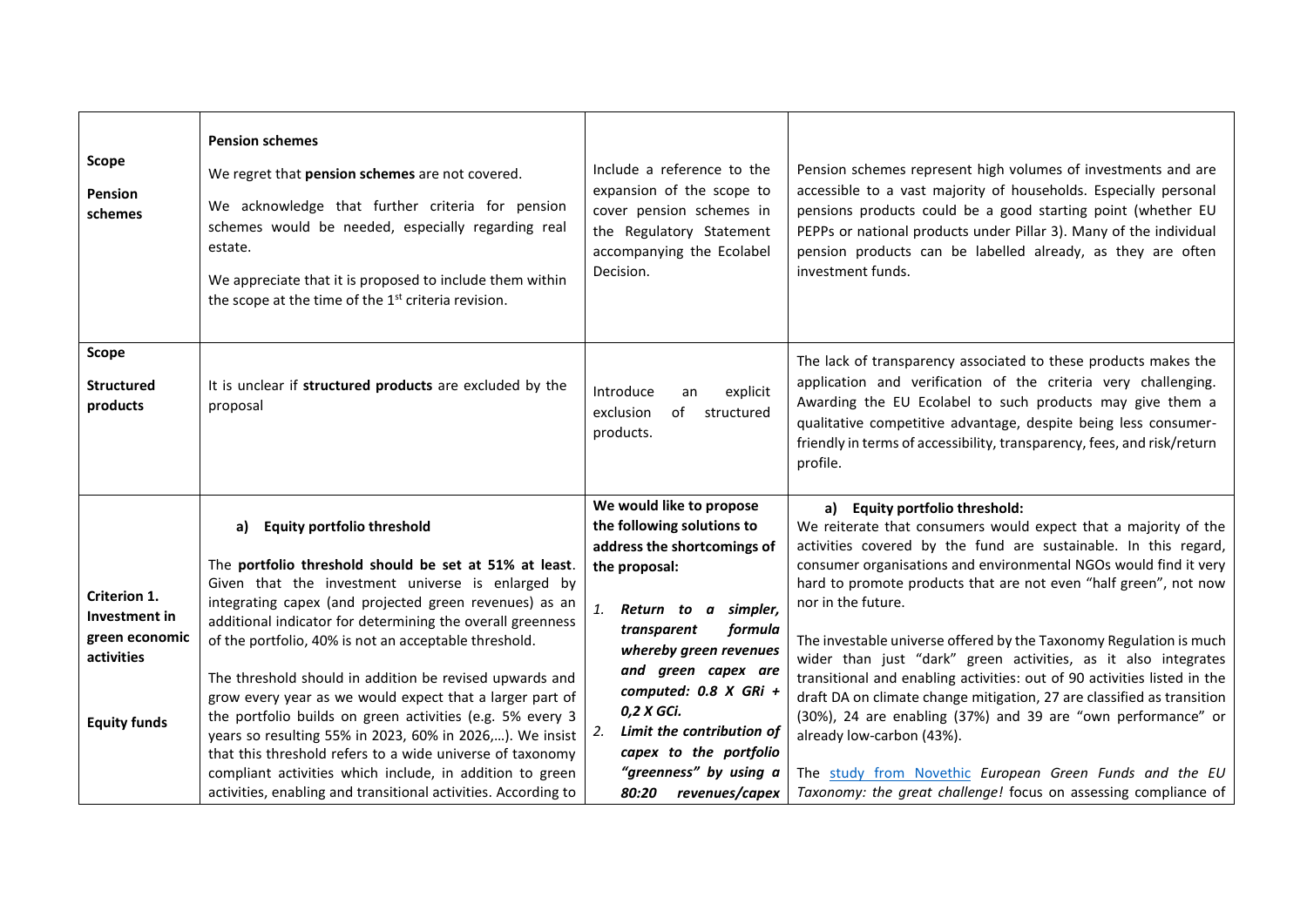the [Paris-aligned S&P Index,](https://www.spglobal.com/spdji/en/indices/equity/sp-europe-largemidcap-paris-aligned-climate-index/#overview) a majority of existing funds could potentially comply with the first two objectives of the taxonomy and, while excluding carbon intensive utilities and transport operators, retain profitability without increasing the risk profile.

### **b) Untransparent formula that lowers even further the ambition level**

The formula proposed alters dramatically the greenness of the portfolio because it integrates several erroneous factors which should be corrected.

If all the factors are combined, it would be possible to build portfolios complying with the 40% threshold while relying mainly on companies with circa 10% of real green revenues.

### **c) Unacceptable inclusion and definition of companies in transition**

Criterion 2 is fundamentally weakening the proposal and the threshold calculations in criterion 1.

Investment in companies made eligible for application of the Ecolabel thanks to criterion 2 are only providing a very limited and very late contribution to addressing sustainability.

*weighting ratio instead of 60:40 as proposed. While capex is a helpful indicator to create incentives for investee companies, it should have a subordinate role to green revenues. Greening capex is relatively easier and faster than greening the revenues and it has limitations to ensure the full sustainability of the company – which depends on other factors, notably the potential need to address existing assets and to decommission older assets with a long lifespan, in some sectors at least (e.g. existing coal plant, oil and gas pipeline, steel plant, etc.). 3. Do not use projected* 

*capex as this is a promise of future investments with difficult enforcement and artificially inflates the greenness of the portfolio.* 

existing funds with the two taxonomy objectives related to climate change. It shows that European sustainability funds on average have 29% green share (i.e. taxonomy compliant) and that 20 out of the tested 159 funds have more than 50% green share. In bond funds the average is 85%.

If green funds already achieve around 30% on average, it would be reasonable to set the Ecolabel threshold higher to stay relevant when the EU Ecolabel will enter into force as the market of sustainable funds is moving quite fast. It can be expected that the fund products can be developed to reach a 51% threshold, which additionally is more flexible because it integrates capex in addition to green revenues. Moreover, there is also an allowance under criterion 3 for waste and energy.

Last but not least, in 2022 the delegated act for the remaining objectives of the taxonomy should be in place, widening even further the universe of investable companies which can be part of an EU Ecolabel retail financial product.

### **b) Untransparent formula that reduces the ambition level even below 18%**

The inclusion of **projected capex** as a promise of future investments can double the greenness of companies, inflating and disturbing the calculation.

**The weighting of 60% green revenues and 40% green capex** (or green projected revenues) gives a too high premium to companies with very low level of green revenues.

The **inclusion of projected green revenues,** and in particular based on the **annual growth of percentages** and using a **cumulative calculation method** (not average like the capex factor) will multiply dramatically the greenness of the holding. For instance, if a company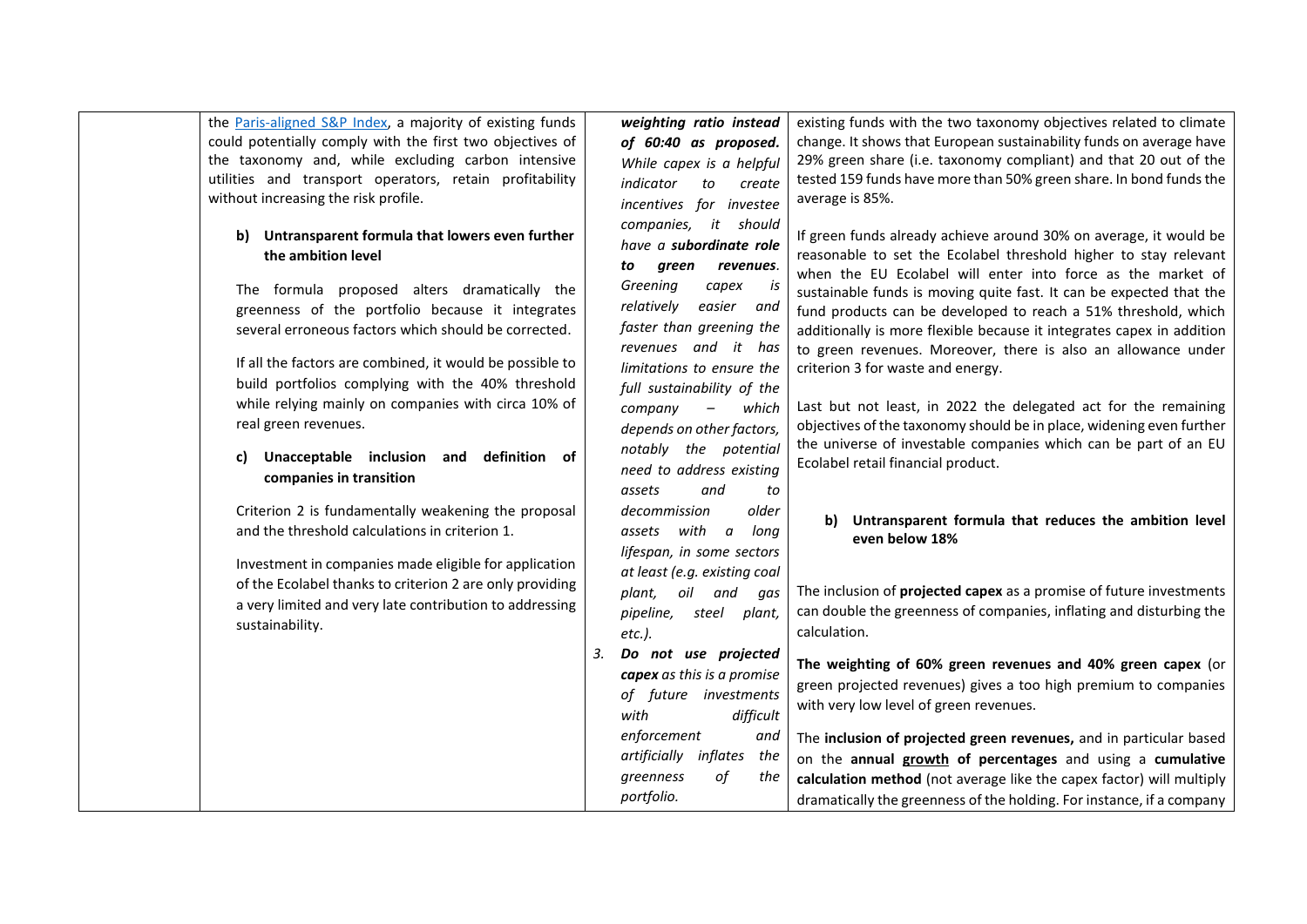|  | 4. | Rely on capex but not on    | increases its projected green revenues from 1% to 2% during a five-     |
|--|----|-----------------------------|-------------------------------------------------------------------------|
|  |    | projected<br>green          | year period, this is calculated as a 100% green improvement and is      |
|  |    | revenues. The reason for    | rewarded as much as if the company had 100% green capex during          |
|  |    | introducing capex is to     | all five years. It means also that the very inflated factor projected   |
|  |    | create incentives for       | growth of green revenues will outperform average capex and              |
|  |    | companies to green their    | therefore be the basis for the forward-looking aspect in the formula,   |
|  |    | business.<br>Given<br>the   | which is also the case in the calculation examples from JRC.            |
|  |    | mandatory<br>annual         |                                                                         |
|  |    | requirement<br>reporting    | There is no need to include both capex and projected green revenues     |
|  |    | and granular definition of  | in order to ensure that capex results in green revenue growth. Capex    |
|  |    | green capex in the          | is an indicator of future revenues and closely correlated to it.        |
|  |    | Taxonomy regulation, it     | Including both the would be rewarding green capex twice: once as        |
|  |    | provides much more          | green capex and then again as future revenue.                           |
|  |    | robust verification than    |                                                                         |
|  |    | "projected change in        | There is no cap on how many transition companies can be included        |
|  |    | green revenue". While       | in the portfolio fund, while the greenness of this companies as         |
|  |    | forward-oriented, capex     | defined in criterion 2 is far from acceptable (see below).              |
|  |    | is measured today, it is    | c) Unacceptable inclusion and definition of companies in transition     |
|  |    | not a "promise" to invest,  |                                                                         |
|  |    | it is an actual investment. | If retained, criterion 2 would allow a company with only 6% green       |
|  |    | introduction<br>The         | revenues and which will be only 20% green or have a 20% green           |
|  |    | of                          | capex in 2027 to be eligible for an Ecolabelled fund. This does not     |
|  |    | "projected change in        | match the scale and timing of the systemic transformation that the      |
|  |    | green revenue" could        | EU needs to achieve a carbon neutral economy which fits planetary       |
|  |    | create incentives for       | boundaries.                                                             |
|  |    | gaming the system as        |                                                                         |
|  |    | investee<br>companies       | In addition, the verification of eligibility criteria such as a "formal |
|  |    | make promises that are      | commitment" to close down capital assets that would otherwise be        |
|  |    | verifiable<br>not<br>or     | excluded under criterion 3.1 is in our view not practically             |
|  |    | sanctionable once the       | enforceable.                                                            |
|  |    | label has been awarded.     |                                                                         |
|  | 5. | A minimum 5% of green       |                                                                         |
|  |    | for<br>revenue<br>each      | Please find in annex to these comments two simulations for              |
|  |    | company in the portfolio    | investment funds that through the proposed formula would meet           |
|  |    | should be introduced.       |                                                                         |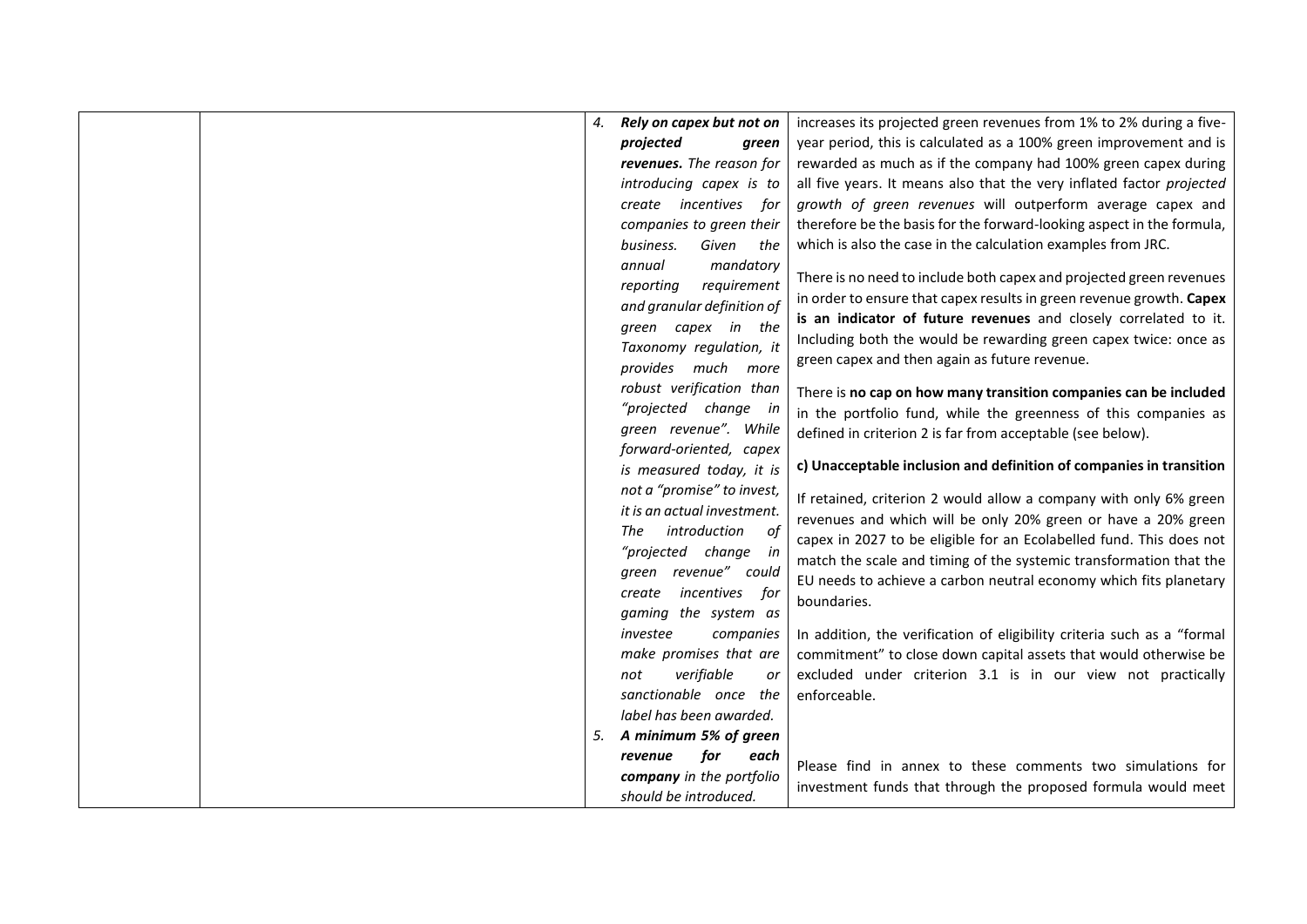|                                                                                                         |                                                                                                                                                                                                                                                                                                                                                                                                                                                                                                                                                                                                                                                     | 6.<br>Delete<br><b>criterion</b><br>$\mathbf{2}$<br>altogether,<br>this<br>as<br>additional<br>creates<br>an<br>of<br>unnecessary<br>laver<br>complexity<br>for<br>the<br>approach and leads to<br>weakening of criterion 1. | criterion 1 although we would not expect them to be rewarded with<br>the Ecolabel. Example 1 presents a case with green revenues going<br>from 6% up to 12% in 5 years and low green capex at 20% which can<br>meet the 43% threshold. A second example presents green revenues<br>low and stable at 6% and an (unlikely) high green capex at 100%<br>which the formula rewards with a 43% threshold as well.                                                                                                                                     |
|---------------------------------------------------------------------------------------------------------|-----------------------------------------------------------------------------------------------------------------------------------------------------------------------------------------------------------------------------------------------------------------------------------------------------------------------------------------------------------------------------------------------------------------------------------------------------------------------------------------------------------------------------------------------------------------------------------------------------------------------------------------------------|------------------------------------------------------------------------------------------------------------------------------------------------------------------------------------------------------------------------------|---------------------------------------------------------------------------------------------------------------------------------------------------------------------------------------------------------------------------------------------------------------------------------------------------------------------------------------------------------------------------------------------------------------------------------------------------------------------------------------------------------------------------------------------------|
| Criterion 1.<br><b>Investment in</b><br>green economic<br>activities<br><b>UCIT Bond</b><br>funds       | Ecolabelled Bond Funds sold to retail consumers should be<br>entirely composed (100%) of green bonds compliant with<br>the EU Green Bond Standard. An exception should be<br>allowed for 'pure play' green companies that have at least<br>90% green revenues and 100% green capex.<br>We acknowledge that a number of years will be necessary<br>before the new EU, taxonomy based, standard will provide<br>enough assets for the market. We therefore propose<br>exploring the introduction of a transitional period of a few<br>years during which also other standards could potentially<br>be accepted subject to alignment with the taxonomy | Raise the threshold to 100%<br>with an exception for "pure<br>play" green companies that<br>have at least 90% green<br>revenues and 100% green<br>capex.                                                                     | Requiring that at least 50% of the total portfolio value is invested in<br>green bonds is a very low ambition level.                                                                                                                                                                                                                                                                                                                                                                                                                              |
| Criterion 1.<br>Investment in<br>green economic<br>activities<br><b>Green asset to</b><br>deposit ratio | The proposal requires that at least 70% of the value of the<br>total deposits is used to make green loans and/or to invest<br>in green bonds.<br>We do not see any (real) rationale why this threshold is set<br>below 100%.                                                                                                                                                                                                                                                                                                                                                                                                                        | Change to:<br>100% of the value of the total<br>deposits shall be used to<br>make green loans and/or<br>invest in green bonds.                                                                                               | From the consumer's point of view, a savings account should either<br>be green or not, but not only "two thirds green".<br>The Austrian Ecolabel already sets this threshold at 100% and the<br>EU Ecolabel should not be less ambitious than national standards.<br>There is no (real) rationale reason to be lower than 100%.<br>The main challenge could be that there would be more savings than<br>green (financing) projects. However, there can be flexible solutions<br>to deal with this situation as proposed in the Austrian Ecolabel. |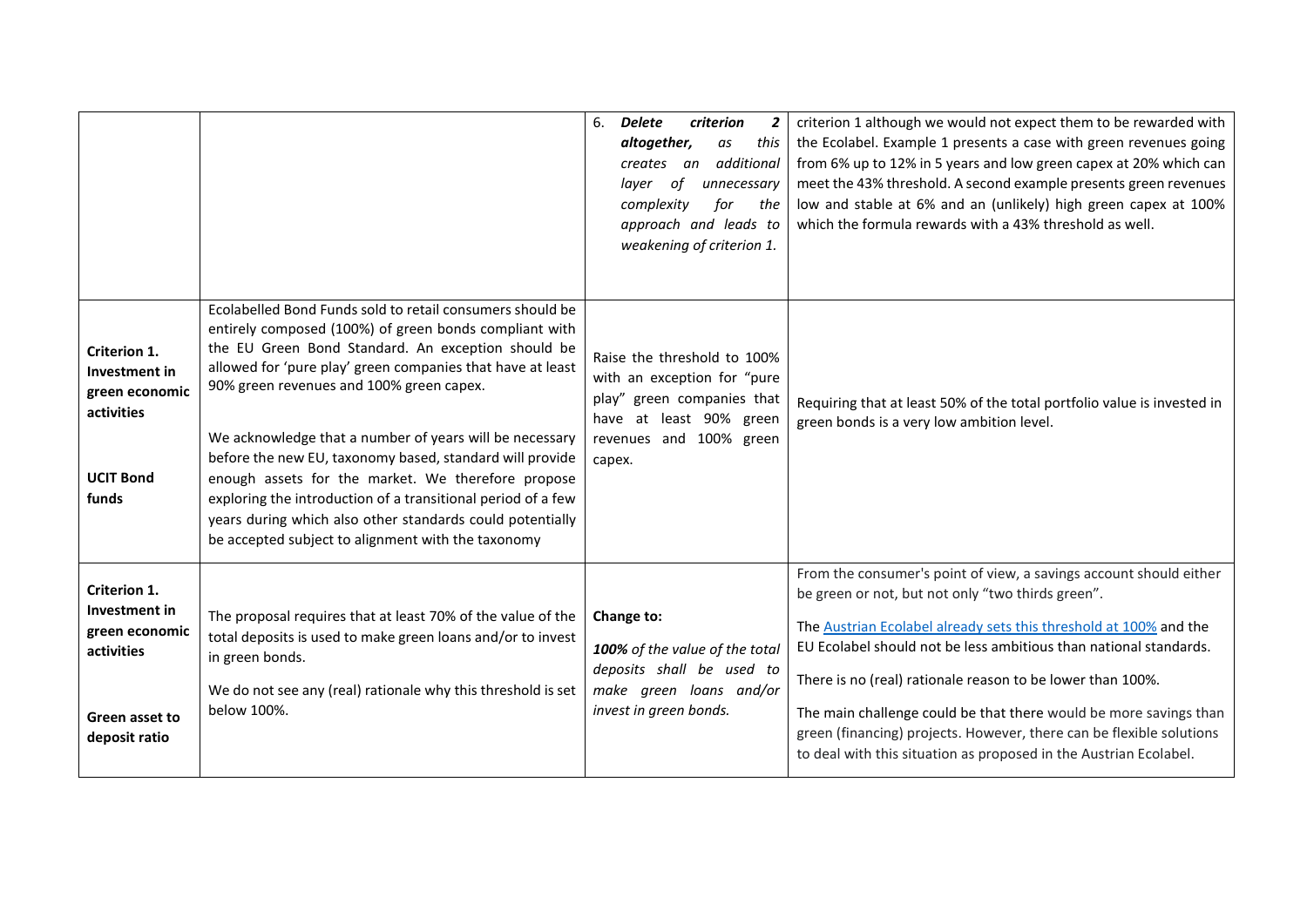| <b>Criterion 2.</b><br>Investment in<br>companies<br>investing in<br>transition and<br>green growth | The EU Ecolabel should not introduce a definition for<br>companies investing in transition and green growth, as this<br>is inconsistent with the approach of the Taxonomy<br>Regulation which already integrates transition activities<br>leading to unnecessary confusion.<br>Moreover, as highlighted in previous comment, the<br>inclusion of these definitions lead to an important<br>weakening of the ambition level of criterion 1. Criterion 2<br>also contradicts the exclusions under criterion 3 (as it<br>allows that companies still have capital assets which are<br>part of the environmental exclusions of criterion 3.1).<br>Last but not least, the conditions proposed for companies<br>in transition are really week compared to the urgency of<br>achieving systemic transformation in the next ten years,<br>i.e. a company with only 6% green revenues and which will<br>be only 20% green or have a 20% green capex in 2027<br>would be eligible for an Ecolabelled fund. In addition, the<br>verification of eligibility criteria such as a "formal<br>commitment" to close down capital assets that would<br>otherwise be excluded under criterion 3.1 is in our view not<br>practically enforceable. | <b>Delete Criterion 2</b> | Investment incentives are created by rewarding green capex under<br>criterion 1, within limitations (20% maximum). There is no need to<br>go further than that. Companies that are already making efforts to<br>become greener and change their production processes can also<br>benefit from inclusion in the taxonomy as their activities will<br>include taxonomy-eligible transition activities.<br>Criterion 3 already contains allowances for companies in transition<br>in the energy (fossil fuels) and waste sector. |
|-----------------------------------------------------------------------------------------------------|---------------------------------------------------------------------------------------------------------------------------------------------------------------------------------------------------------------------------------------------------------------------------------------------------------------------------------------------------------------------------------------------------------------------------------------------------------------------------------------------------------------------------------------------------------------------------------------------------------------------------------------------------------------------------------------------------------------------------------------------------------------------------------------------------------------------------------------------------------------------------------------------------------------------------------------------------------------------------------------------------------------------------------------------------------------------------------------------------------------------------------------------------------------------------------------------------------------------------------|---------------------------|-------------------------------------------------------------------------------------------------------------------------------------------------------------------------------------------------------------------------------------------------------------------------------------------------------------------------------------------------------------------------------------------------------------------------------------------------------------------------------------------------------------------------------|
|-----------------------------------------------------------------------------------------------------|---------------------------------------------------------------------------------------------------------------------------------------------------------------------------------------------------------------------------------------------------------------------------------------------------------------------------------------------------------------------------------------------------------------------------------------------------------------------------------------------------------------------------------------------------------------------------------------------------------------------------------------------------------------------------------------------------------------------------------------------------------------------------------------------------------------------------------------------------------------------------------------------------------------------------------------------------------------------------------------------------------------------------------------------------------------------------------------------------------------------------------------------------------------------------------------------------------------------------------|---------------------------|-------------------------------------------------------------------------------------------------------------------------------------------------------------------------------------------------------------------------------------------------------------------------------------------------------------------------------------------------------------------------------------------------------------------------------------------------------------------------------------------------------------------------------|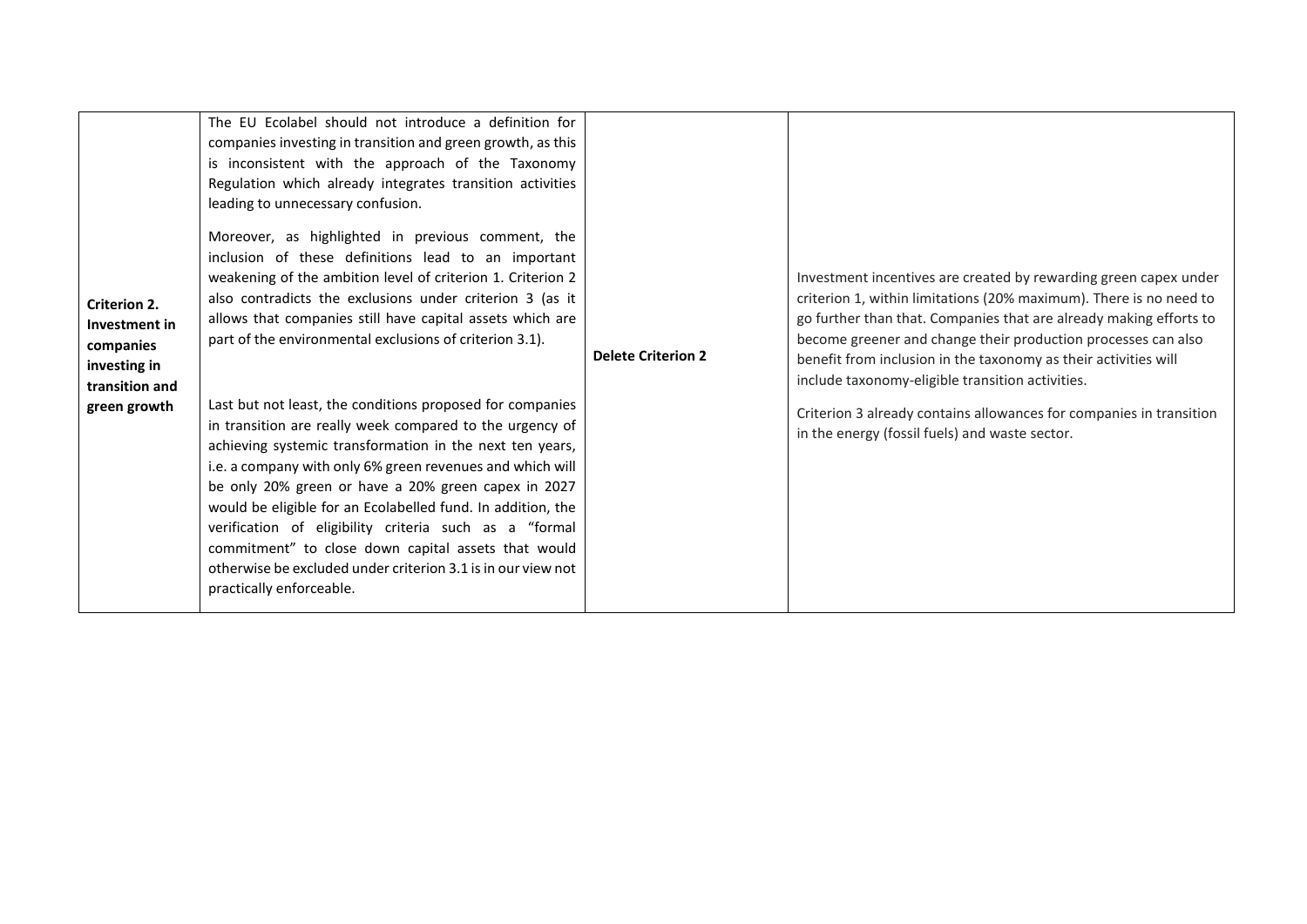| <b>Criterion 3:</b><br>excluded<br>activities<br>based on<br>environmental<br>aspects<br><b>Exclusion</b><br>thresholds | We welcome that the clause that "investment funds and<br>insurance products shall not contain equities or bonds<br>issued by companies that derived more than 5% of their<br>revenue from excluded activities" has been maintained<br>and not made less strict (e.g. 10%). We can accept a small<br>percentage allowance for pragmatical reasons.<br>However, when it comes to energy<br>and waste<br>management an allowance of 30% is introduced. We<br>consider that this exemption should be temporary and<br>decrease<br>time.<br>over | Do not weaken the 5%<br>threshold.<br>State in the report that the<br>30% allowance for energy<br>and waste is intended to be<br>temporary and introduce<br>additional derogation<br>conditions (see comment<br>below). |  |
|-------------------------------------------------------------------------------------------------------------------------|---------------------------------------------------------------------------------------------------------------------------------------------------------------------------------------------------------------------------------------------------------------------------------------------------------------------------------------------------------------------------------------------------------------------------------------------------------------------------------------------------------------------------------------------|-------------------------------------------------------------------------------------------------------------------------------------------------------------------------------------------------------------------------|--|
|-------------------------------------------------------------------------------------------------------------------------|---------------------------------------------------------------------------------------------------------------------------------------------------------------------------------------------------------------------------------------------------------------------------------------------------------------------------------------------------------------------------------------------------------------------------------------------------------------------------------------------------------------------------------------------|-------------------------------------------------------------------------------------------------------------------------------------------------------------------------------------------------------------------------|--|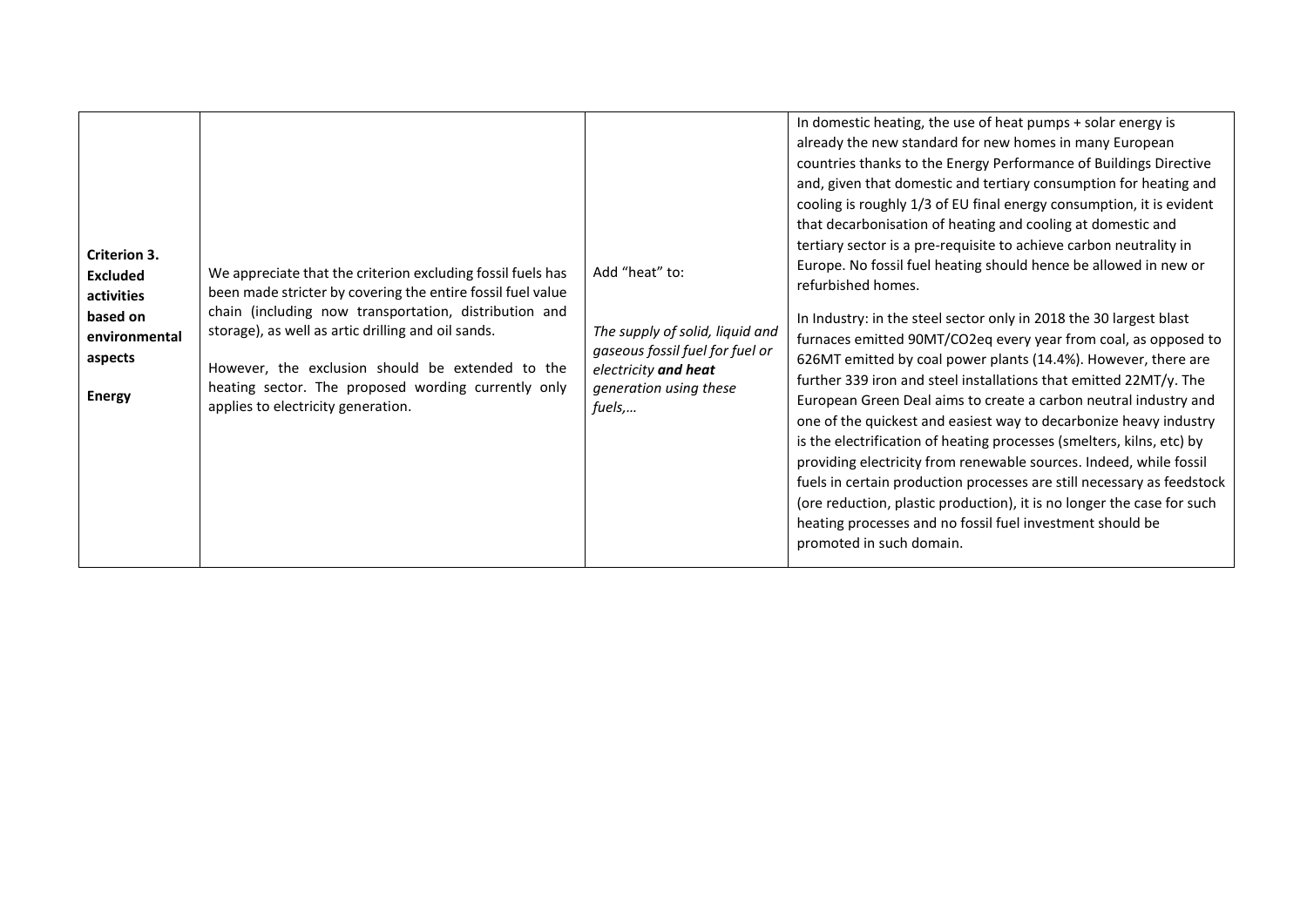|                   |                                                                                 | 1. Delete:                   |                                                                  |
|-------------------|---------------------------------------------------------------------------------|------------------------------|------------------------------------------------------------------|
|                   | We understand that it is necessary to frame exemptions                          | "A company is investing in   |                                                                  |
|                   | for the energy sector to support the transition but                             | transition"                  |                                                                  |
|                   | consider that the proposal should be made stricter. There                       |                              |                                                                  |
|                   | are notably 4 aspects that should be corrected:                                 | 2. Add:                      |                                                                  |
|                   |                                                                                 | As a temporary exemption,    |                                                                  |
|                   | 1. We do not think that a new definition for                                    | the company revenue from     |                                                                  |
|                   | companies investing in transition should be                                     | these excluded activities is |                                                                  |
|                   | introduced in this criterion. This is totally                                   | below 30%.                   |                                                                  |
|                   | inconsistent with the Taxonomy Regulation and                                   |                              |                                                                  |
|                   | would create a lot of confusion.                                                | Include in the regulatory    |                                                                  |
|                   | 2. We can support the exemption for companies                                   | that<br>statement<br>this    |                                                                  |
| Criterion 3.      | whose revenue from fossil fuels is below 30%.                                   | will<br>be<br>exemption      |                                                                  |
| <b>Excluded</b>   | However, it should be indicated in the                                          | addressed in the<br>next     |                                                                  |
| activities        | background report and the regulatory                                            | revision to introduce a      |                                                                  |
| based on          | statement that this exemption will be temporary                                 | reduction over time.         | Commission's impact assessment on bioenergy states that the idea |
| environmental     | and reduced overtime.                                                           |                              | that forest biomass can mitigate climate change is extremely     |
| aspects           | 3. The phase-out, closure for natural gas and coal                              | 3. Delete:                   | problematic and acknowledged that demand for forest biomass is   |
|                   | power stations on a ten-year time frame is                                      | "fuel-switching plan"        | hindering EU forests' ability to act as a carbon sink.           |
|                   | acceptable, but not the introduction of a fuel-                                 | The company has set a        |                                                                  |
|                   | switching plan, as most likely that will be related<br>to switching to biomass. | phase-out closure plan for   |                                                                  |
| <b>Exemptions</b> | We miss one important element that NGOs had<br>4.                               | natural gas and coal power   |                                                                  |
| applied to        | proposed in comments to the previous report                                     | stations on a ten-year       |                                                                  |
| energy            | and which has not been addressed at all. A                                      | timeframe.                   |                                                                  |
| companies         | Capex plan can also support the transition.                                     |                              |                                                                  |
|                   | Companies should become Paris-aligned (1.5                                      | 4. Add:                      |                                                                  |
|                   | degrees) and for that they need to set up very                                  |                              |                                                                  |
|                   | ambitious zero-carbon capex plans. Otherwise,                                   | Companies must meet the      |                                                                  |
|                   | the Ecolabel will not be helping the transition                                 | four following criteria: (i) |                                                                  |
|                   | from unsustainable to sustainable, but only                                     | they have adopted and        |                                                                  |
|                   | moving from a 6°C scenario to 3-4°C, but                                        | published climate science-   |                                                                  |
|                   | certainly<br>$<$ 2 $^{\circ}$ C.<br>not                                         | based measurable and time-   |                                                                  |
|                   |                                                                                 | bound emission reduction     |                                                                  |
|                   |                                                                                 | targets to ensure alignment  |                                                                  |
|                   |                                                                                 | with a 1.5°C Paris-compliant |                                                                  |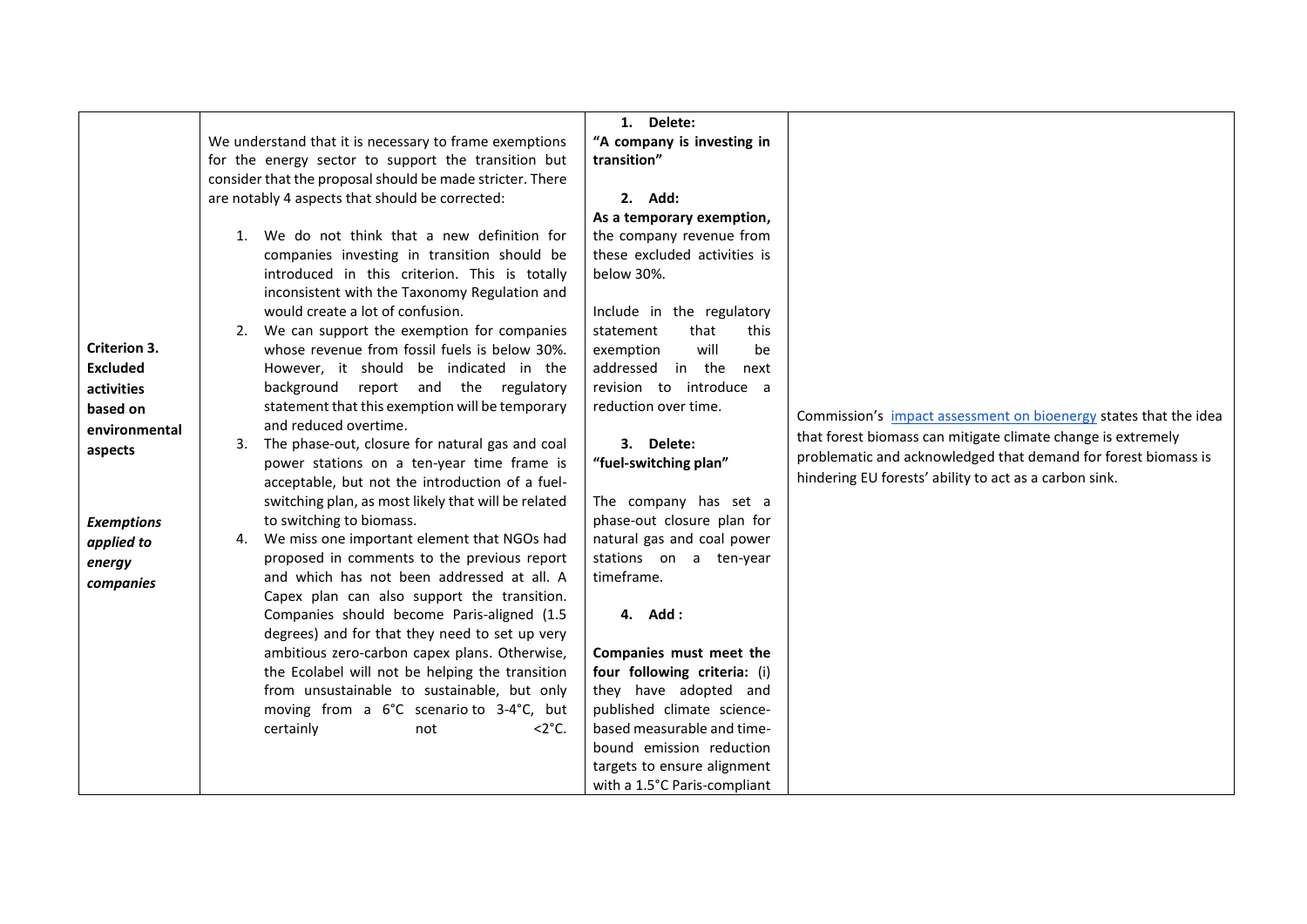|  | scenario and zero emissions    |  |
|--|--------------------------------|--|
|  | by 2050 at the latest(ii) they |  |
|  | have adopted and published     |  |
|  | credible transition plans,     |  |
|  | including zero capex in fossil |  |
|  | fuel expansion; (iii) their    |  |
|  | reported GHG emissions         |  |
|  | decrease annually.             |  |
|  | (iv) they meet the emission    |  |
|  | reduction<br>criteria          |  |
|  | by the<br>recommended          |  |
|  | Technical Expert Group         |  |
|  | (TEG) for companies to be      |  |
|  | included in Paris-Aligned      |  |
|  | Benchmarks and Climate         |  |
|  | Transition<br>Benchmarks       |  |
|  | indices (I.e., -7% decrease of |  |
|  | CO2 equivalent emission,       |  |
|  | year-over-year).               |  |
|  |                                |  |
|  | Fund<br>managers<br>shall      |  |
|  | disclose the names of these    |  |
|  | that<br>companies,<br>so       |  |
|  | Competent Bodies<br>can        |  |
|  | carefully<br>the<br>review     |  |
|  | and<br>investments             |  |
|  | compliance with the above      |  |
|  | conditions. The information    |  |
|  | should also be disclosed to    |  |
|  | retail investors (e.g. in the  |  |
|  | annual report).                |  |
|  |                                |  |
|  |                                |  |
|  |                                |  |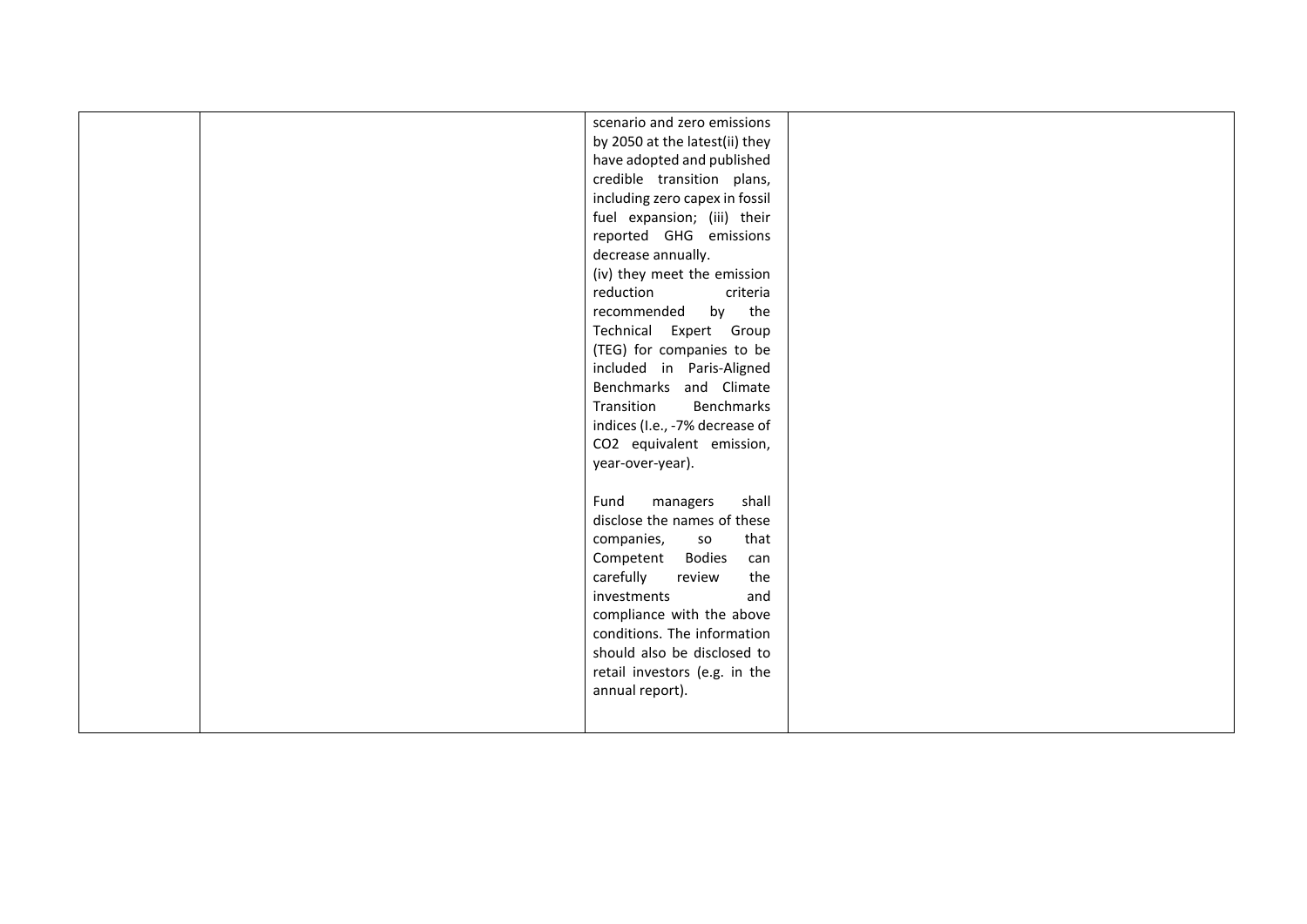| <b>Criterion 3</b><br><b>Energy</b>      | Financing is a fundamental supporting activity to fossil<br>energy companies and projects and as such banks play an<br>important role in driving climate change. We therefore<br>propose that banks that provide more than EUR 1 billion<br>in financing (lending, bond issuance, underwriting) to<br>companies and projects that expand their fossil energy<br>activities (upstream, midstream, downstream, power<br>production and distribution) should be excluded. This<br>would otherwise be a loophole where EU Eco-labelled<br>funds could get exposure to the fossil fuel industry<br>without investing directly. | We propose to add a<br>criterion explicitly excluding<br>banks that provide more<br>than EUR 1 billion annually<br>in finance to fossil energy<br>expansion activities | According to the Fossil fuels finance report card 2020, the 35<br>largest financiers provided 2,7 trillion in financing of fossil fuels<br>since the Paris Agreement.<br>An absolute threshold is necessary since the financing can account<br>for a relatively small part of a bank's total financing and lending,<br>but it can still be a major financier of the fossil fuel sector and<br>thereby contribute to massive climate impact. Even at the bank<br>with the largest fossil fuel financing, JP Morgan, the fossil fuel<br>sector accounted for only 7,6 per cent of its total financing in 2016-<br>2019. |
|------------------------------------------|---------------------------------------------------------------------------------------------------------------------------------------------------------------------------------------------------------------------------------------------------------------------------------------------------------------------------------------------------------------------------------------------------------------------------------------------------------------------------------------------------------------------------------------------------------------------------------------------------------------------------|------------------------------------------------------------------------------------------------------------------------------------------------------------------------|-----------------------------------------------------------------------------------------------------------------------------------------------------------------------------------------------------------------------------------------------------------------------------------------------------------------------------------------------------------------------------------------------------------------------------------------------------------------------------------------------------------------------------------------------------------------------------------------------------------------------|
| <b>Criterion 3</b><br><b>Energy</b>      | We recommend adding a criterion to exclude new<br>investments in hydropower, with the exception of<br>investments for the improvement of sustainability of<br>existing installations.                                                                                                                                                                                                                                                                                                                                                                                                                                     | Add:<br>C.5.<br><b>New</b><br>hydropower<br>infrastructure, with<br>the exception of<br>improvement<br>of<br>sustainability<br>of<br>existing<br>installations.        | TEG recommendation that "construction of small hydropower<br>(<10MW) should be avoided" considering the massive negative<br>impacts of small installations on freshwater biodiversity.<br>150 NGOs have also asked that no new hydropower is built in<br>Europe, given the already excessive number of hydropower plants<br>which heavily disrupt freshwater ecosystems and the negligible<br>benefit of new hydropower in transitioning to carbon neutrality.                                                                                                                                                        |
| <b>Criterion 3</b><br><b>Agriculture</b> | We regret that the exclusion of GMOs has been removed<br>with a reference to the challenge to verify this criterion.<br>However, GMOs are excluded in other national Ecolabels<br>showing that it is possible to enforce this exclusion.                                                                                                                                                                                                                                                                                                                                                                                  | Reintroduce a full exclusion<br>of $GMOs1$ .                                                                                                                           | Based on the precautionary principle, GMOs are excluded in other<br>Ecolabel product groups.<br>National Ecolabels for financial products also exclude GMOs,<br>showing that it is possible to enable the verification of such<br>requirement.<br>Potential risks of GMOs on human health and environment have<br>been the subject of scarce scientific research which until now failed                                                                                                                                                                                                                               |

 $1$  Disclaimer: Please note that as regards this comment BETTER FINANCE does not support a general exclusion of GMOs, but only of those that have not passed a risk assessment carried out according to EU legislation and therefore recommend reintegrating the text proposed in the previous draft proposal: exclusion of "the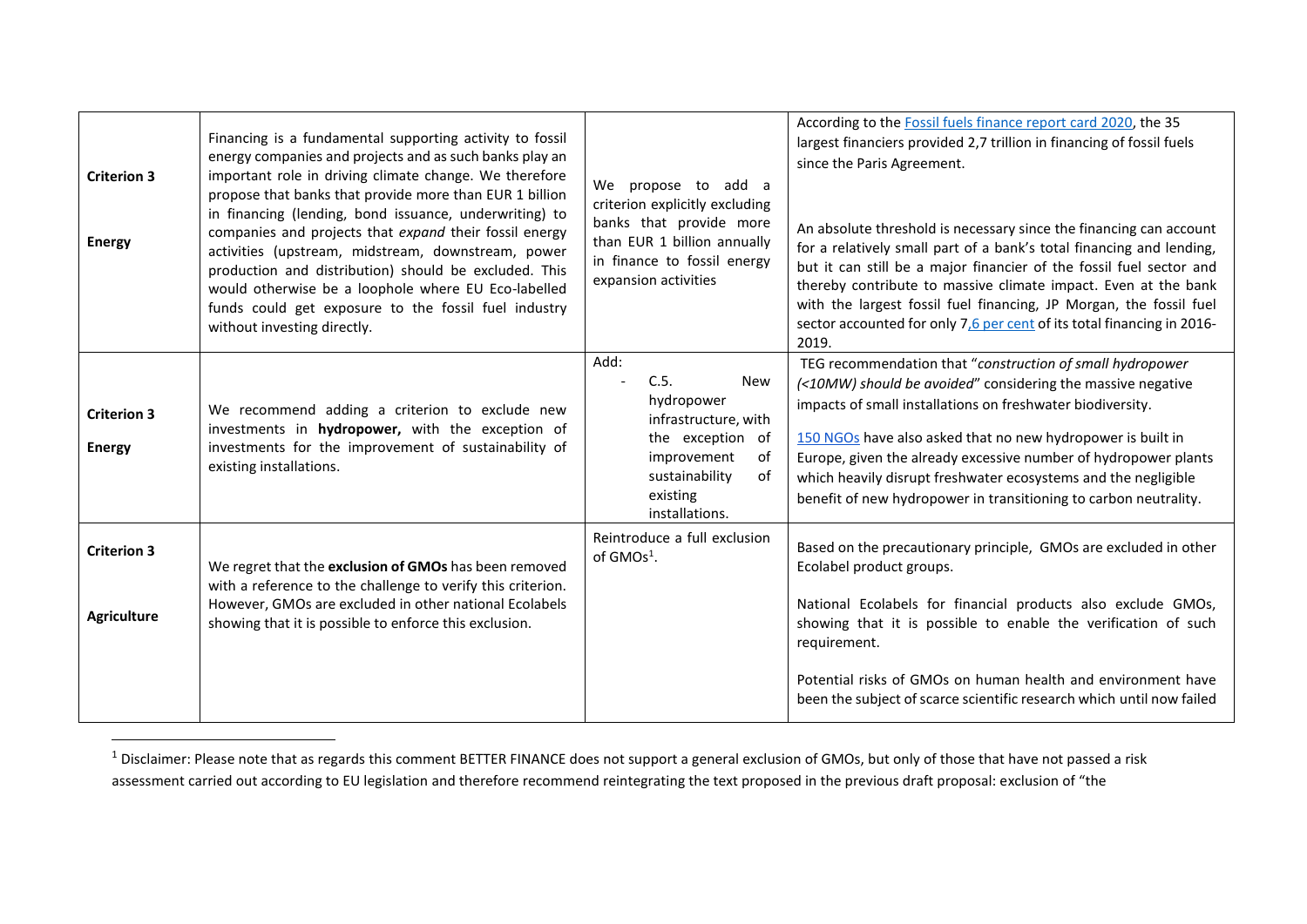|                                          |                                                                                                                                                                                                                                                                                                                                                                           |                                                                                                                                                                                                                                                                                                                                                                                                                         | <b>GMOs</b><br>that<br>safe,<br>to<br>are<br>ensure<br>see<br>e.g.<br>https://www.ncbi.nlm.nih.gov/pmc/articles/PMC3791249/.<br>With research showing that an overwhelming majority of EU<br>citizens (71% at least) reject GMOs, their including in the Ecolabel<br>would be inexplicable for most citizens and would severely<br>undermine the credibility of the label and its marketing potential.                                                                                                                                                                                                                                                                                                                                                                                                                                                                                                                                                                                                                                                                                                                                                                                                     |
|------------------------------------------|---------------------------------------------------------------------------------------------------------------------------------------------------------------------------------------------------------------------------------------------------------------------------------------------------------------------------------------------------------------------------|-------------------------------------------------------------------------------------------------------------------------------------------------------------------------------------------------------------------------------------------------------------------------------------------------------------------------------------------------------------------------------------------------------------------------|------------------------------------------------------------------------------------------------------------------------------------------------------------------------------------------------------------------------------------------------------------------------------------------------------------------------------------------------------------------------------------------------------------------------------------------------------------------------------------------------------------------------------------------------------------------------------------------------------------------------------------------------------------------------------------------------------------------------------------------------------------------------------------------------------------------------------------------------------------------------------------------------------------------------------------------------------------------------------------------------------------------------------------------------------------------------------------------------------------------------------------------------------------------------------------------------------------|
| <b>Criterion 3</b><br><b>Agriculture</b> | We recommend excluding livestock farming, unless<br>organic or extensive, or there are clear efforts in<br>drastically reducing the livestock density per farm.<br>We also propose to exclude farms where livestock is fed<br>with soya and other crops imported from countries<br>where their cultivation leads to deforestation and other<br>negative land use changes. | Add under 3.1.1 list of<br>excluded activities:<br>Livestock<br>farming,<br>A.4.<br>unless organic or extensive,<br>there are clear efforts in<br>reducing<br>drastically<br>livestock density and the<br>number of animals per farm<br>and if livestock is fed with<br>cultivation<br>whose<br>crops<br>not<br>lead<br>does<br>to<br>deforestation<br>and<br>other<br>negative land use changes in<br>third countries. | The global food system, from farm to fork, is responsible for about<br>25-30% of global greenhouse gas (GHG) emissions of which around<br>three quarters are emitted by the livestock sector, including the<br>production of feed and the associated land use changes. Contrary to<br>many other emitters sectors, agriculture has the particularity to emit<br>three different GHG, with different impact and different lifetimes in<br>the atmosphere: carbon dioxide (CO2), methane (CH4), and nitrous<br>oxide (N2O). Besides, in the EU, anthropogenic methane emissions<br>mainly come from agriculture (56%), of which more than 80% from<br>the livestock sector.<br>We see the number and concentration of livestock as one of the main<br>barriers to significant GHG reductions in the sector. Yet there is no<br>steering of investments towards lowering these numbers. Given<br>livestock's high impact on<br>climate, biodiversity, air and water pollution and land use, it should<br>be excluded while more stringent criteria are developed.<br>Also, farm animals in Europe are largely feed with soy and other<br>crops importing from third countries. Their cultivation has negative |

development, distribution and cultivation of food or feed from genetically modified varieties of plants that have not passed a risk assessment carried out according to the criteria in Annex II of Regulation EN 503/2013 or equivalent".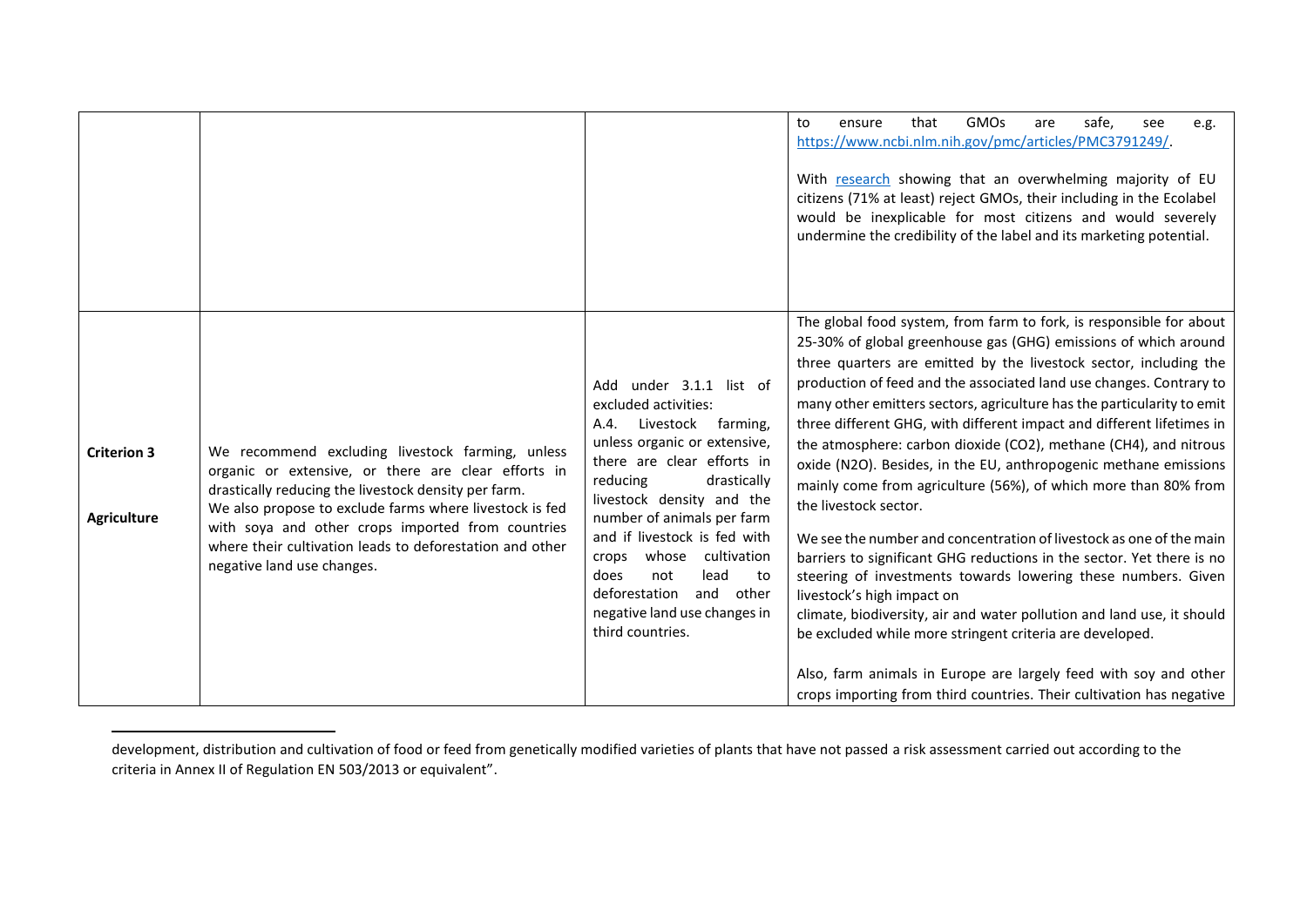|                                          |                                                                                                                                                                                                                                                                                                                                                                                                                                                                                      |                                                                                                                                                                                                         | climate and environmental impacts in the territory of these countries<br>- in particular through deforestation. For example, in July 2020, a<br>new study published in the review Science <sup>2</sup> concluded that roughly<br>20% of soy exports from the Brazilian regions of Amazon and Cerrado<br>to the EU may be contaminated with illegal deforestation. The<br>authors estimated that EU soy imports alone from these two parts<br>of Brazil could be responsible for the indirect emission of $58.3 \pm 11.7$<br>million metric tons of CO2 equivalent (MtCO2e) between 2009 and<br>2017. |
|------------------------------------------|--------------------------------------------------------------------------------------------------------------------------------------------------------------------------------------------------------------------------------------------------------------------------------------------------------------------------------------------------------------------------------------------------------------------------------------------------------------------------------------|---------------------------------------------------------------------------------------------------------------------------------------------------------------------------------------------------------|------------------------------------------------------------------------------------------------------------------------------------------------------------------------------------------------------------------------------------------------------------------------------------------------------------------------------------------------------------------------------------------------------------------------------------------------------------------------------------------------------------------------------------------------------------------------------------------------------|
| <b>Criterion 3</b><br><b>Agriculture</b> | We welcome the exclusion proposed by A3 minimising<br>the use of pesticides. However, we think that reduction<br>of use of synthetic fertilizers should also be addressed.                                                                                                                                                                                                                                                                                                           | Add:<br>Cultivation of crops that does<br>not minimise the use of<br>pesticides<br>and<br>synthetic<br>fertilizers                                                                                      | The application of fertilizers to agricultural soils stimulates the<br>production of nitrous oxide (N2O). The fertilization of agricultural<br>soils is responsible for the yearly emissions of a quantity of 174 MT<br>CO2 equivalent in the EU.<br>In its Farm to Fork Strategy, the European Commission announced<br>the following objectives to be reached by 2030: the reduction of<br>the overall use and risk of chemical pesticides by 50%, the<br>reduction of the use of more hazardous pesticides by 50% and the<br>reduction of the use of fertilizers by at least 20%.                  |
| <b>Criterion 3</b><br>Forestry           | We welcome that the wording has been sharpened<br>compared to the previous draft. However, it should still<br>be further improved to ensure that only forestry activities<br>certified through sustainable management schemes will<br>be covered by the fund.<br>In line with the EU Communication on Stepping up EU<br>Action against Deforestation and Forest Degradation,<br>forestry should be excluded unless managed in a<br>sustainable manner under control of certification | In line with other product<br>groups,<br>propose to<br>we<br>introduce a<br>reference to<br>responsible<br>management<br>certification schemes as tools<br>to demonstrate the forestry<br>requirements. | Only forestry related activities which are object of sustainable<br>management practices should be part of investment certified with<br>the Ecolabel, in line with the approach followed in other EU Ecolabel<br>product groups.                                                                                                                                                                                                                                                                                                                                                                     |

<sup>&</sup>lt;sup>2</sup> Rajão, R., Soares-Filho, B., Nunes, F., Börner, J., Machado, L., Assis, D., Oliveira, A., Pinto, L., Ribeiro, V., Rausch, L., Gibbs, H. and Figueira, D. (2020). The rotten apples of Brazil's agribusiness. Science, 369( 48.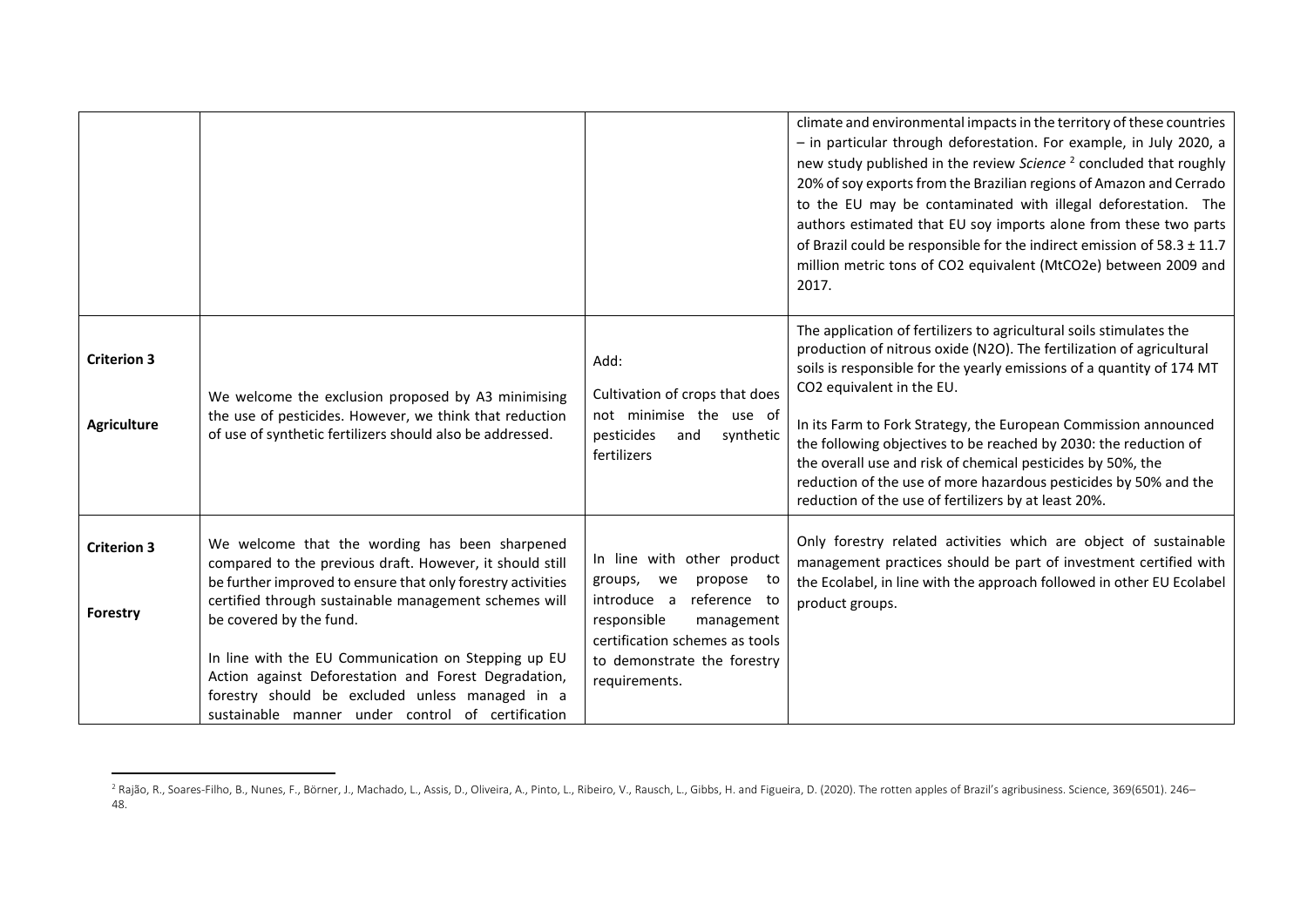|                                           | schemes (referred to in other product groups of the EU<br>Ecolabel).                                                                                                                                                                                                                                                                                                                                                                                                                                                                                                                                                                                                                                          |                                                                                                                                                                                                                                                                                                                                                                                                                                                                                                                                                                                                                                                                                                               |                                                                                                                                                                                                                                                                                                                                                                                                                                                                                                                                                                     |
|-------------------------------------------|---------------------------------------------------------------------------------------------------------------------------------------------------------------------------------------------------------------------------------------------------------------------------------------------------------------------------------------------------------------------------------------------------------------------------------------------------------------------------------------------------------------------------------------------------------------------------------------------------------------------------------------------------------------------------------------------------------------|---------------------------------------------------------------------------------------------------------------------------------------------------------------------------------------------------------------------------------------------------------------------------------------------------------------------------------------------------------------------------------------------------------------------------------------------------------------------------------------------------------------------------------------------------------------------------------------------------------------------------------------------------------------------------------------------------------------|---------------------------------------------------------------------------------------------------------------------------------------------------------------------------------------------------------------------------------------------------------------------------------------------------------------------------------------------------------------------------------------------------------------------------------------------------------------------------------------------------------------------------------------------------------------------|
| <b>Criterion 3</b><br>Waste<br>management | We welcome the exclusion of waste management<br>facilities and services without any form of material<br>segregation of non-hazardous waste, including waste<br>handling, landfill and incineration.<br>However, there are several loopholes that could lead to<br>weak implementation to this exclusion and that should<br>be addressed either by improved wording or specification<br>in the user manual accompanying the criteria.<br>Particularly, we are concerned that having a front-end<br>removal of metals such as eddy current or post-end<br>removal of metals from Incineration Bottom Ash would<br>be considered as material segregation and thus allow<br>funding of those excluded activities. | We propose the following<br>changes in the wording:<br>Waste management facilities<br>and services material without<br>any form of material<br>segregation of non-<br>hazardous waste, including<br>waste handling, landfill and<br>incineration; such activities<br>which include material<br>segregation maybe eligible<br>provided the company<br>operating the activity:<br>is a company<br>investing (Delete: in<br>transition) (Add) in<br>technologies to<br>recover materials<br>from non-<br>hazardous waste<br>suitable for<br>recycling, and<br>the company<br>revenue from these<br>activities excluded<br>activities is below<br>30%<br>also<br>recommend<br>We<br>clarifying in the user manual | Only activities that are focused on material recovery for recycling<br>purposes should be financed in line with the circular economy<br>agenda and the eligibility as stipulated in other granting measures<br>such as the Just Transition Fund and the ERDF/CF.<br>There is no need to include a definition of companies investing in<br>transition (see proposal to delete criterion 2 in previous comment).<br>This can be replaced by a reference to companies are investing in<br>technologies to recover materials from non-hazardous waste for<br>recycling. |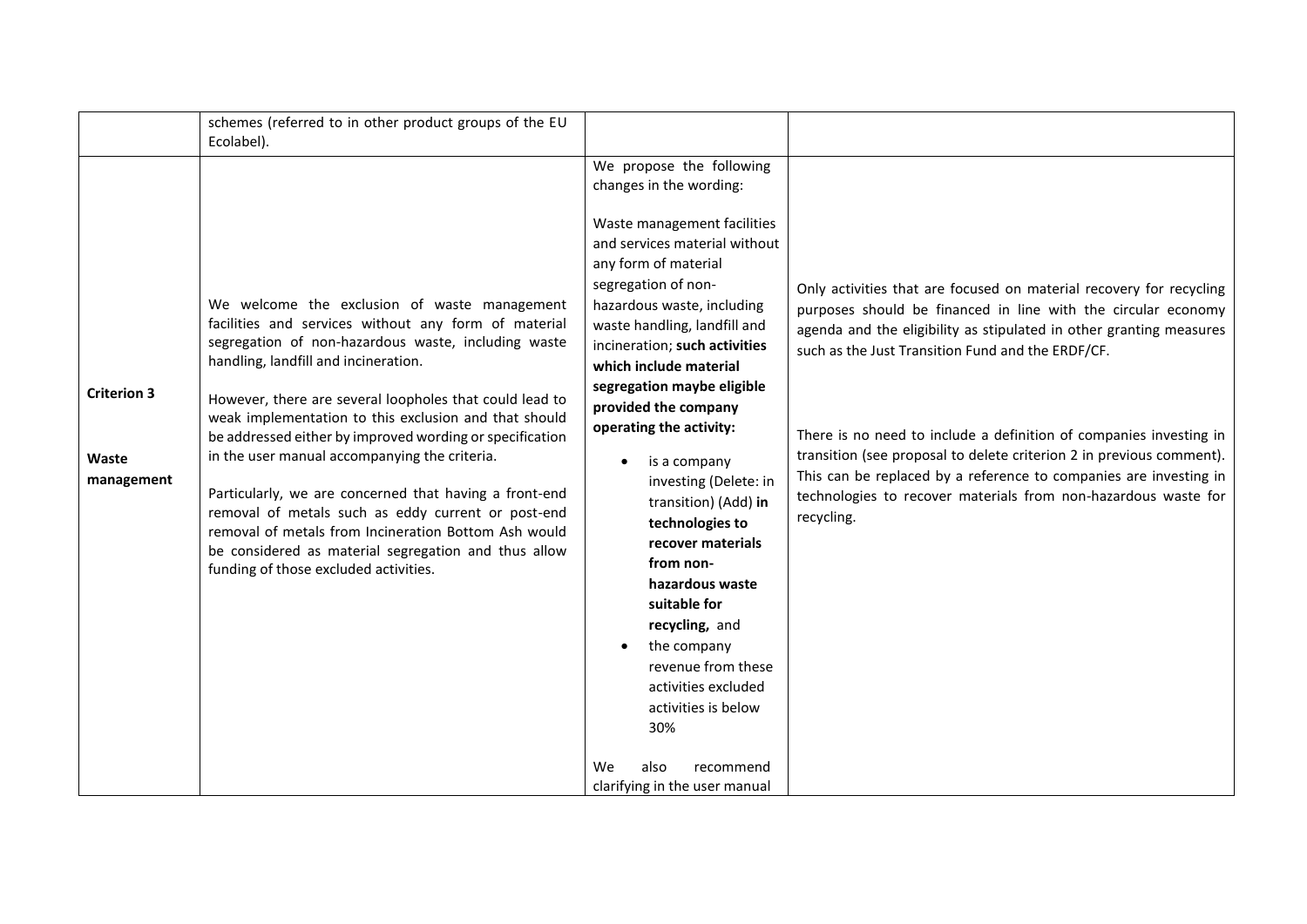|                                                    |                                                                                                                                                                                                                                                                                                                                                                                                             | that front-end removal of<br>metals such as a eddy<br>current or post-end removal<br>of metals from Incineration<br>Bottom Ash will not be<br>considered<br>as<br>material<br>segregation.                                                                                                                                |                                                                                                                                                                                                                                                  |
|----------------------------------------------------|-------------------------------------------------------------------------------------------------------------------------------------------------------------------------------------------------------------------------------------------------------------------------------------------------------------------------------------------------------------------------------------------------------------|---------------------------------------------------------------------------------------------------------------------------------------------------------------------------------------------------------------------------------------------------------------------------------------------------------------------------|--------------------------------------------------------------------------------------------------------------------------------------------------------------------------------------------------------------------------------------------------|
|                                                    |                                                                                                                                                                                                                                                                                                                                                                                                             | background<br>The<br>report<br>should<br>state that the<br>exemption allowing 30%<br>revenues from the excluded<br>activities is temporary and<br>will be reduced over time.                                                                                                                                              |                                                                                                                                                                                                                                                  |
| <b>Criterion 3</b><br>Manufacturing<br>(chemicals) | The references proposed for the exclusion of hazardous<br>substances provide a very robust framework and we<br>welcome its inclusion.<br>Given ghat the Chemical Sustainability Strategy will<br>integrate substances in Annex VI of substances with<br>chronic effects in the CLP Regulation in the definition of<br>substances of concern, we recommend that this reference<br>is also added to the list. | Add:<br>Substances with chronic<br>effects in Annex VI of<br>Regulation (EC) No<br>1272/2008, of 16 December<br>2008, on classification,<br>labelling and packaging of<br>substances and mixtures,<br>amending and repealing<br>Directives 67/548/EEC and<br>1999/45/EC, and amending<br>Regulation (EC) No<br>1907/2006. | Improved consistency with the Chemical Sustainability Strategy and<br>the EU Ecolabel Regulation.                                                                                                                                                |
| <b>Criterion 3</b><br><b>Transport</b>             | The new proposal has weakened significantly the<br>criterion, with the result that there are no car<br>manufacturing companies that will be excluded under the<br>Ecolabel.                                                                                                                                                                                                                                 | Reintroduce the wording of<br>the previous draft to exclude<br>manufacturing of cars that do<br>comply<br>with<br>the<br>not<br>thresholds set in<br>the                                                                                                                                                                  | Road transport is one of the biggest sectors responsible for climate<br>change. The current proposal does not bring any added value to<br>ensure that the EU Ecolabel rewards the companies doing most<br>efforts to decarbonise the car sector. |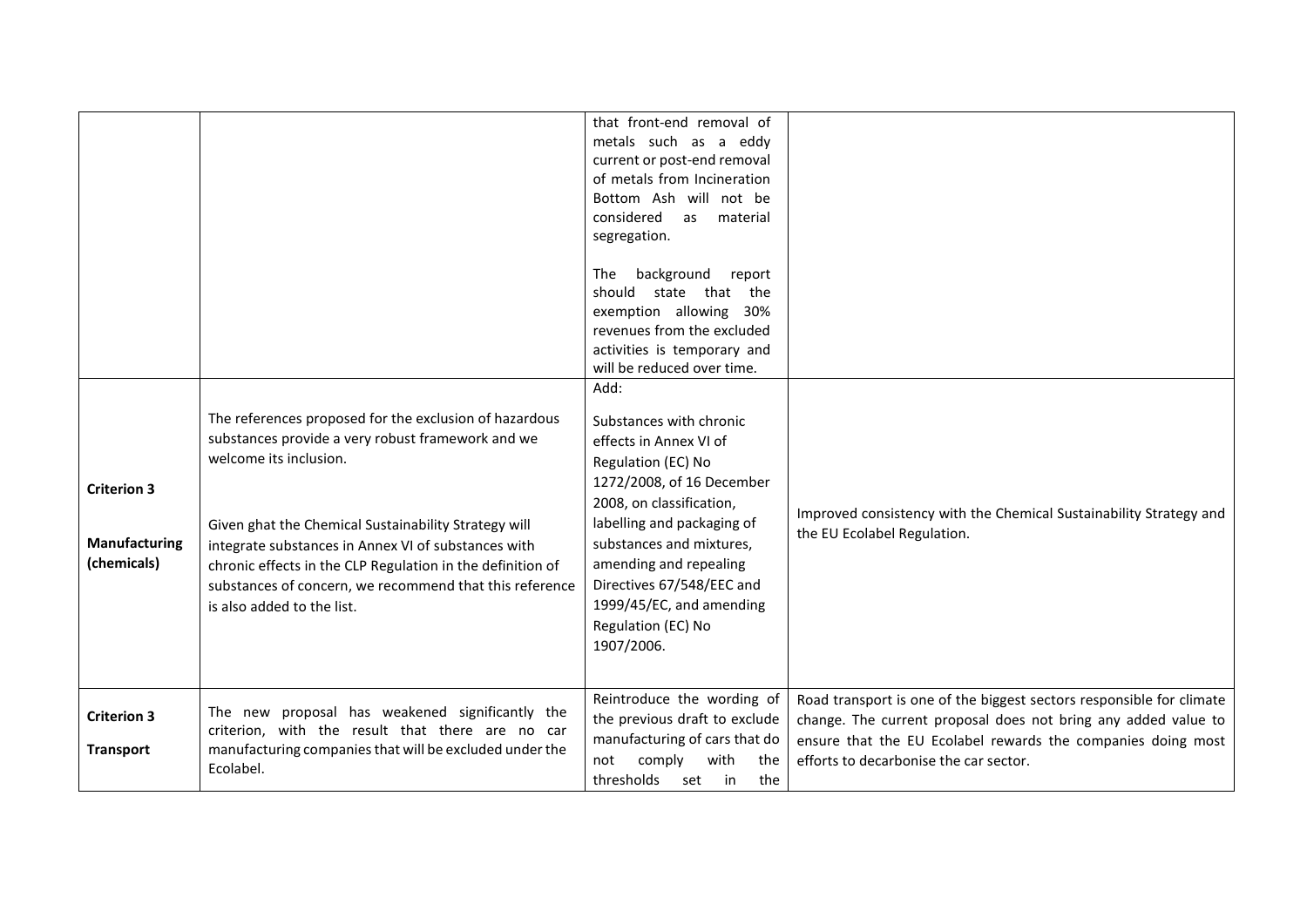|  | Taxonomy Regulation (only       |  |
|--|---------------------------------|--|
|  | zero emissions after 2025 and   |  |
|  | 50 g CO2/km until then).        |  |
|  |                                 |  |
|  | Transportation                  |  |
|  | Production, distribution and    |  |
|  | sale of new passenger cars      |  |
|  | and light commercial            |  |
|  | vehicles, unless the company    |  |
|  | undertaking the activity        |  |
|  | complies with the following     |  |
|  | requirements:                   |  |
|  | - For new passenger cars:       |  |
|  | Manufacturers shall have        |  |
|  | made available to consumers     |  |
|  | at least one zero- and low-     |  |
|  | emission vehicle (ZLEV)         |  |
|  | model with tailpipe emissions   |  |
|  | of <50 g CO2/km and the         |  |
|  | average tailpipe emissions of   |  |
|  | all models that they have       |  |
|  | registered in the last          |  |
|  | calendar year shall be 5%       |  |
|  | lower than the respective EU    |  |
|  | target applicable at the time.  |  |
|  | For light commercial<br>$\sim$  |  |
|  | vehicles: The average tailpipe  |  |
|  | emissions of all models that a  |  |
|  | manufacturer registered in      |  |
|  | the last calendar year shall be |  |
|  | 5% lower than the respective    |  |
|  | tailpipe CO2 emissions target.  |  |
|  |                                 |  |
|  |                                 |  |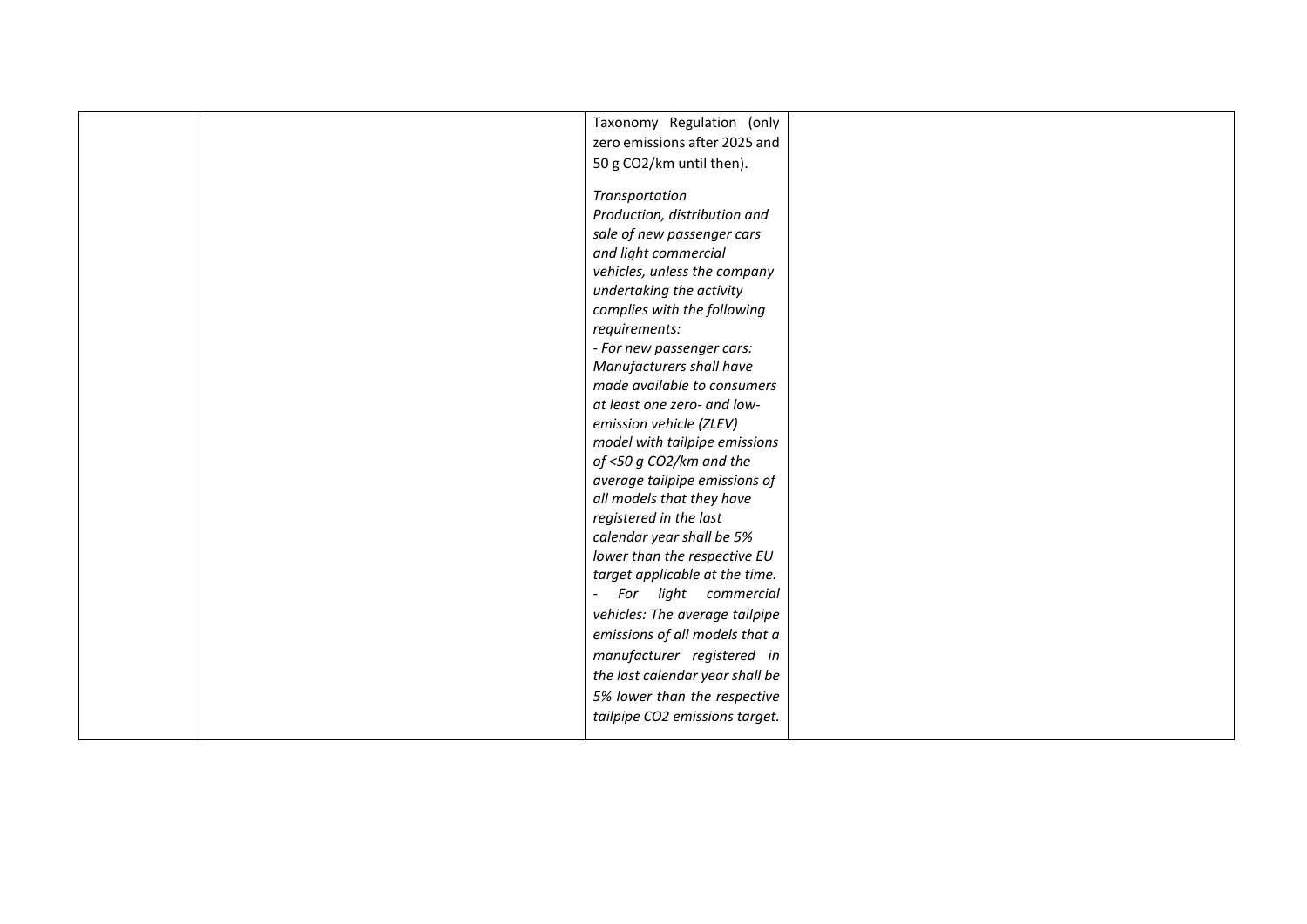| <b>Criterion 3</b><br><b>Transport</b> | Any investment in airport expansion should be excluded<br>from funds eligible for the EU Ecolabel. | Add a criterion to exclude<br>airport expansion.      | CO2 emissions alone from flights within Europe have increased 26%<br>since 2013. Aviation emissions have more than doubled in the last<br>20 years and the sector is responsible for an estimated 4.9% of man-<br>made global warming. In 2018, Ryanair was the tenth largest emitter<br>in Europe, only surpassed by nine coal plants.                                                                                                                                                                                                                                                                                                                                                                                                                                         |
|----------------------------------------|----------------------------------------------------------------------------------------------------|-------------------------------------------------------|---------------------------------------------------------------------------------------------------------------------------------------------------------------------------------------------------------------------------------------------------------------------------------------------------------------------------------------------------------------------------------------------------------------------------------------------------------------------------------------------------------------------------------------------------------------------------------------------------------------------------------------------------------------------------------------------------------------------------------------------------------------------------------|
| <b>Criterion 3</b><br><b>Transport</b> |                                                                                                    | Exclude "biofuels" from the<br>scope of the criteria. | The increased demand for food-based fuels leads to an increased<br>use of agricultural land for energy. Since most agricultural land is<br>already being used to produce food for people, new areas need to<br>be found to meet the ever-increasing demand for food and animal<br>feed. This leads to deforestation and draining of rich ecosystems,<br>releasing tons of greenhouse gases. Currently, around 80% of the<br>EU biofuels market is made of biodiesel, mainly produced from<br>vegetable oils, and 20% consists of bioethanol. In addition, EU car<br>and truck drivers are the top consumers of palm oil $-$ more than<br>50% of all EU imports of palm oil end up in EU cars and trucks. It is<br>crucial that such fuels are not eligible for the EU Ecolabel. |
| <b>Criterion 3</b><br><b>Transport</b> |                                                                                                    | Exclude gas use in transport                          | Gas (LNG/CNG) has been shown to contribute to climate change on<br>a Well-to-Wheel basis the same amount as conventional fossil<br>fuels. For biogas, currently 0.5% of gas supply is biomethane. Even<br>if we assume the maximum sustainable potential is produced and<br>all of it is allocated to transport - which is unlikely in practice as it<br>would mean no biomethane for heating or industry - such biogas<br>could only cover 6.2-9.5% of transport's energy needs. As such, gas<br>should not be promoted as environmentally friendly under the EU<br>Ecolabel for Financial Products.<br>See T&E study: CNG and LNG for vehicles and<br>ships - the facts, October 2018.                                                                                        |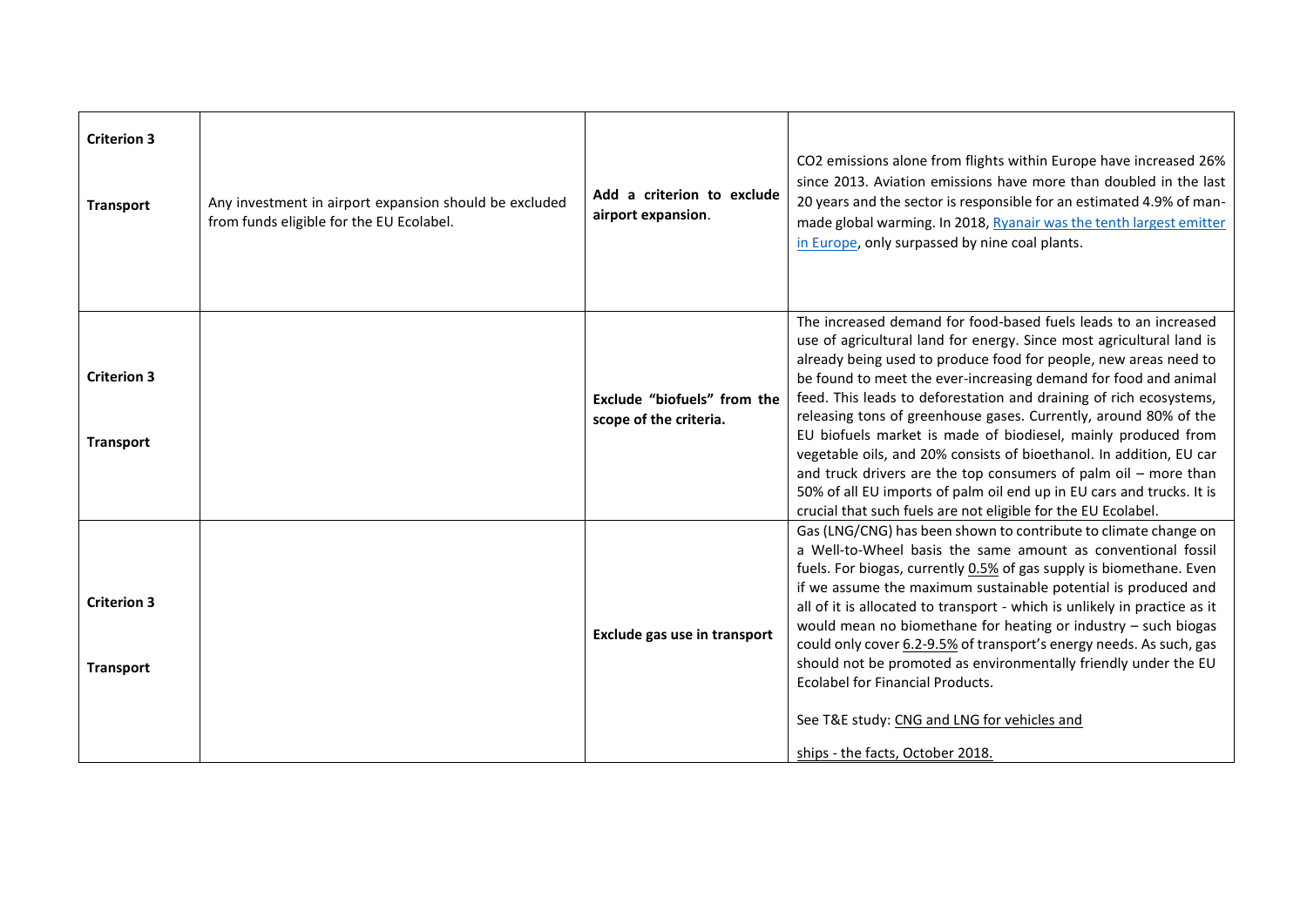| <b>Criterion 3</b>                                                                                                   | While specific sectors are excluded, we miss a general<br>requirement to ensure that companies perform their<br>activities following "do-no-significant harm to the<br>environment principles"                                                                                                                                                                                                                                                                                                                                                                                                                                                                                                                                                                                                                                                                                                                                                                                                                                                                                                                          | We encourage the JRC to<br>criterion<br>add<br>a<br>that<br>companies must comply<br>with the<br>environmental<br>principles in the UN Global<br>Compact and the OECD<br>Guidelines<br>for<br>Multinationals.                                                                                                                                                                                                                                                                                                                                                                                                                                                          | This will ensure a broader scope of the environmental criteria across<br>sectors, in addition to the sector-specific criteria listed above. It will<br>also make the environmental criterion consistent with the social<br>criterion which also includes normative criteria (UNGP, OECD<br>Guidelines) as minimum safeguards.                                                                                                                                                                                                                                                                                                                                                    |
|----------------------------------------------------------------------------------------------------------------------|-------------------------------------------------------------------------------------------------------------------------------------------------------------------------------------------------------------------------------------------------------------------------------------------------------------------------------------------------------------------------------------------------------------------------------------------------------------------------------------------------------------------------------------------------------------------------------------------------------------------------------------------------------------------------------------------------------------------------------------------------------------------------------------------------------------------------------------------------------------------------------------------------------------------------------------------------------------------------------------------------------------------------------------------------------------------------------------------------------------------------|------------------------------------------------------------------------------------------------------------------------------------------------------------------------------------------------------------------------------------------------------------------------------------------------------------------------------------------------------------------------------------------------------------------------------------------------------------------------------------------------------------------------------------------------------------------------------------------------------------------------------------------------------------------------|----------------------------------------------------------------------------------------------------------------------------------------------------------------------------------------------------------------------------------------------------------------------------------------------------------------------------------------------------------------------------------------------------------------------------------------------------------------------------------------------------------------------------------------------------------------------------------------------------------------------------------------------------------------------------------|
| <b>Criterion 3</b><br><b>Assessment and</b><br>verification of<br>exclusions<br>related to<br>economic<br>activities | Despite some improvements of the text there are still<br>important shortcomings which should be further<br>addressed to ensure the robustness of the Ecolabel:<br>1. There is only a requirement for initial verification of<br>proof of compliance with the excluded activities at the<br>moment of application. This is an obvious demand, but in<br>order to ensure that there is continuous compliance<br>reporting verification should be required at the very least<br>annually.<br>2. The wording is also unclear. It says "information shall<br>be provided on each company's link (tie) to each of the<br>excluded activity", but "link (tie)" need to be clearer, it<br>needs to prescribe that any incident of suspected/alleged<br>violations of the criteria should be reported and the fund<br>manager should explain why it does not violate the<br>exclusion criteria.<br>3. The report should preferably also be public to increase<br>the incentives to properly deal with these incidents.<br>4. Competent Bodies should make sample checks to<br>assess whether all serious incidents are reported. | fund<br>manager<br>The<br>should report on all<br>cases of allegations<br>against companies in<br>the fund that could<br>indicate a violation of<br>the<br>environmental<br>exclusion criteria. For<br>allegation the<br>each<br>manager must<br>fund<br>describe its conclusions<br>and possible actions,<br>including engagement<br>(in this case the fund<br>manager should report<br>according<br>to<br>the<br>outlined<br>proposal<br>under on engagement).<br>The reporting should be<br>part of the annual<br>reporting<br>the<br>to<br>Competent Body and<br>preferably also in a<br>publicly<br>available<br>document, since this<br>will increase incentives | Through such transparency requirements the incentives can be<br>considerably increased for fund managers to properly assess and<br>act on suspected or alleged violations of the ecolabel criteria. The<br>reported incidents are also a basis for the Competent Body to<br>analyze and raise issues with the fund manager. It can also be a<br>useful source for identifying gaps and issues that need to be<br>addressed when updating the criteria.<br>The public complaint mechanism should also be a source for the<br>Competent Body to identify possible violations. It is important that<br>the mechanism is communicated clearly in connection with the EU<br>Ecolabel. |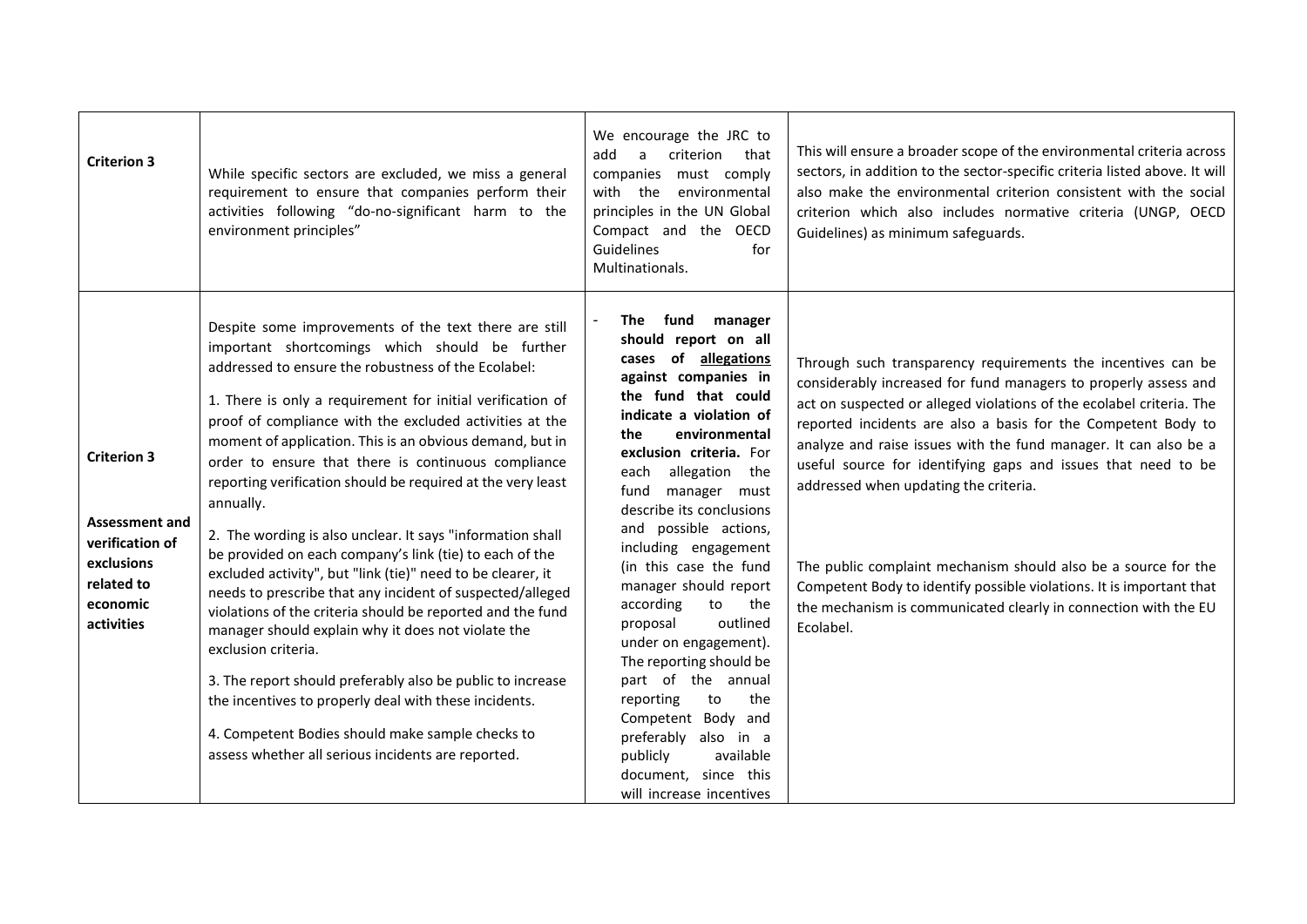|                                                                                                   |                                                                                                                                                       | for fund managers to<br>minimise and address<br>problems in its portfolio<br>Competent<br><b>The</b><br><b>Body</b><br>should annually sample<br>review 5% of the funds'<br>holdings to check if the fund<br>manager has reported all<br>severe allegations. For this<br>an ESG research provider<br>can be used. If the<br>Body<br>finds<br>Competent<br>severe allegations which<br>have not been reported, the<br>fund manager receives a<br>warning. After x warnings<br>the label is withdrawn. |                                                                                                                                                                                     |
|---------------------------------------------------------------------------------------------------|-------------------------------------------------------------------------------------------------------------------------------------------------------|------------------------------------------------------------------------------------------------------------------------------------------------------------------------------------------------------------------------------------------------------------------------------------------------------------------------------------------------------------------------------------------------------------------------------------------------------------------------------------------------------|-------------------------------------------------------------------------------------------------------------------------------------------------------------------------------------|
| <b>Criterion 3</b><br><b>Exclusions</b><br>relating to<br>sovereign and<br>sub-sovereign<br>bonds | Sovereign bonds are excluded from the portfolio if the<br>issuer has not published a credible CO2 trajectory<br>compatible with a 2 degrees scenario. | Change:<br>Sovereign bonds are<br>excluded from the portfolio if<br>the issuer has not published<br>a credible CO2 trajectory<br>compatible with a 1.5<br>degrees scenario.                                                                                                                                                                                                                                                                                                                          | IPCC 2018: https://www.ipcc.ch/sr15/                                                                                                                                                |
| <b>Criterion 4</b><br>Social and<br>governance<br>aspects                                         | We welcome that a reference to the UN Guiding<br>Principles on Business and Human Rights and<br>International Humanitarian Law has been introduced.   |                                                                                                                                                                                                                                                                                                                                                                                                                                                                                                      | Aligns the EU Ecolabel with other relevant EU legislation<br>(Taxonomy Regulation, Sustainable<br>Finance<br><b>Disclosures</b><br>Regulation) in the field of sustainable finance. |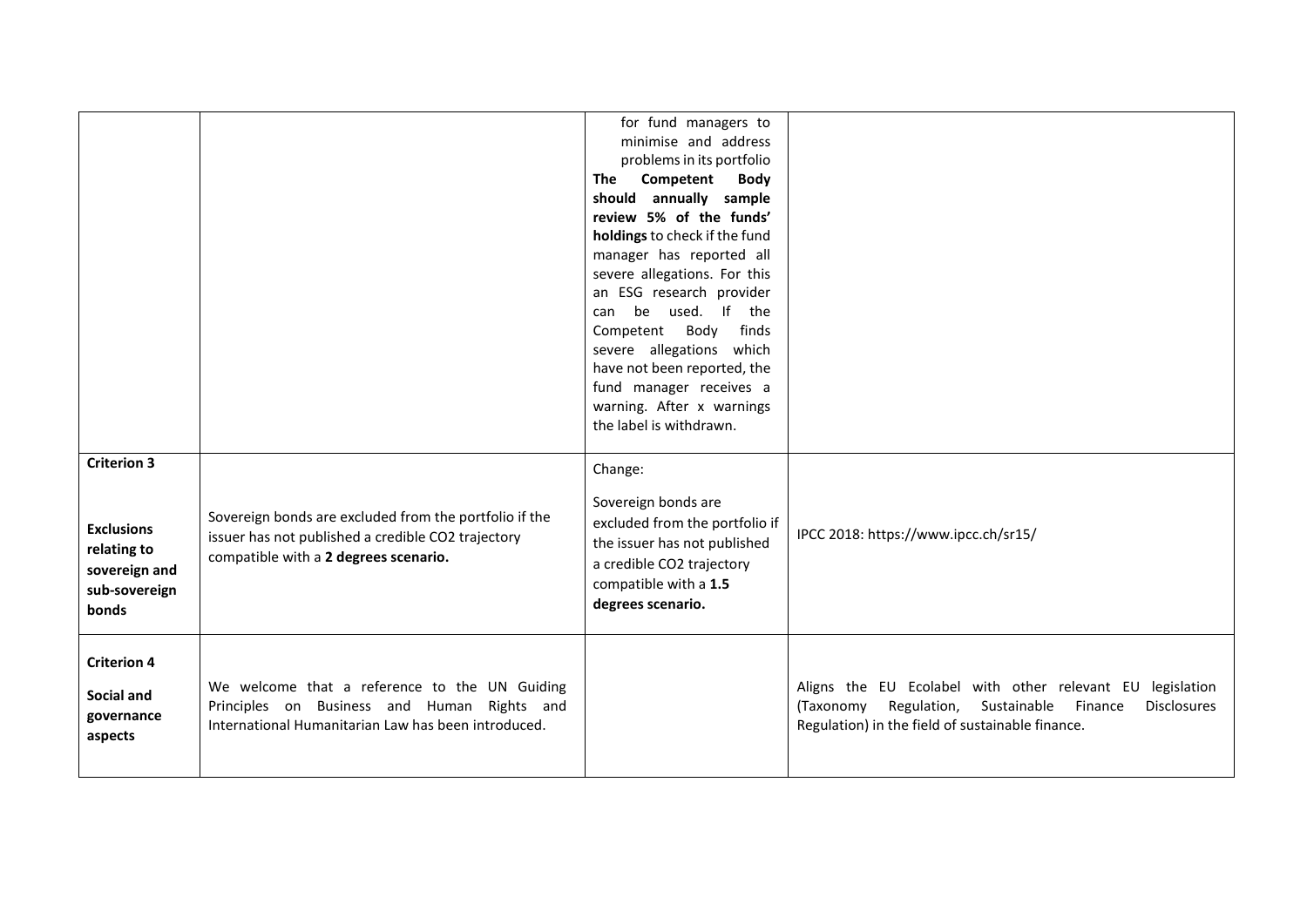| <b>Criterion 4</b><br><b>Social and</b><br>governance<br>aspects<br>Corporate<br>responsibility | It is important that the scope of the criterion applies to<br>the full supply chain of businesses activities. While we see<br>that the wording has been sharpened to include a<br>reference to the countries where the company operates<br>and where it sources its raw materials, we miss a clear<br>reference to the company's subcontractors. | Add:<br>A company is excluded on the<br>basis of social aspects if,<br>throughout its<br>business<br>activities, it does not comply<br>with the following conditions:<br>Respect the protection of<br>internationally<br>proclaimed<br>human rights and relevant<br>domestic<br>laws<br>and<br>regulations of the country in<br>which companies or their<br>subcontractors operate any<br>activity of their supply chain,<br>including the sourcing of raw<br>materials. | We propose to include a reference to the company's<br>subcontractors to ensure that the full supply chain is covered.                                                                                                                                                                                                                                                                                                                                                                                                                                                                                                                          |
|-------------------------------------------------------------------------------------------------|--------------------------------------------------------------------------------------------------------------------------------------------------------------------------------------------------------------------------------------------------------------------------------------------------------------------------------------------------|--------------------------------------------------------------------------------------------------------------------------------------------------------------------------------------------------------------------------------------------------------------------------------------------------------------------------------------------------------------------------------------------------------------------------------------------------------------------------|------------------------------------------------------------------------------------------------------------------------------------------------------------------------------------------------------------------------------------------------------------------------------------------------------------------------------------------------------------------------------------------------------------------------------------------------------------------------------------------------------------------------------------------------------------------------------------------------------------------------------------------------|
| <b>Criterion 4</b><br>Social and<br>governance<br>aspects<br><b>Tobacco</b>                     | We support the exclusion of tobacco companies. However,<br>a zero tolerance on tobacco sales would exclude all<br>supermarkets. A 5% tolerance threshold would exclude<br>tobacco companies, tax-free operators etc.                                                                                                                             | tolerance<br>Add<br>5%<br>a<br>threshold on retail sales of<br>tobacco products.                                                                                                                                                                                                                                                                                                                                                                                         | The criterion might unintendedly exclude retailers.                                                                                                                                                                                                                                                                                                                                                                                                                                                                                                                                                                                            |
| <b>Criterion 4</b><br>Social and<br>governance<br>aspects                                       | We regret that the exclusion of weapons has been<br>weakened substantially, because in the previous proposal<br>weapons were excluded altogether while now most<br>weapon companies would be in the Ecolabel scope.<br>Conventional weapons are excluded only if there is<br>evidence of sales in countries under EU restrictive<br>measures.    | Delete:<br>"if there is evidence of sales<br>in countries under EU<br>restrictive measures"<br>Change the criterion about<br>weapons to:<br>"The production and trade<br>of weapons including dual-<br>use items, as well as military                                                                                                                                                                                                                                    | The criterion allows funding the production of conventional arms,<br>which contradicts what retail investors expect from ethical or<br>responsible investments. Exclusion of all weapons is also one of the<br>two most common sector exclusions by European investment fund<br>(46%), almost as common as excluding tobacco (49%). P. 24<br>http://www.eurosif.org/wp-content/uploads/2018/11/European-<br>SRI-2018-Study-LR.pdf<br>The reference to EU restrictive measures is totally insufficient.<br>Studies by Fair Finance Guide have shown that criteria referring to<br>EU regulatory framework still allows investments in companies |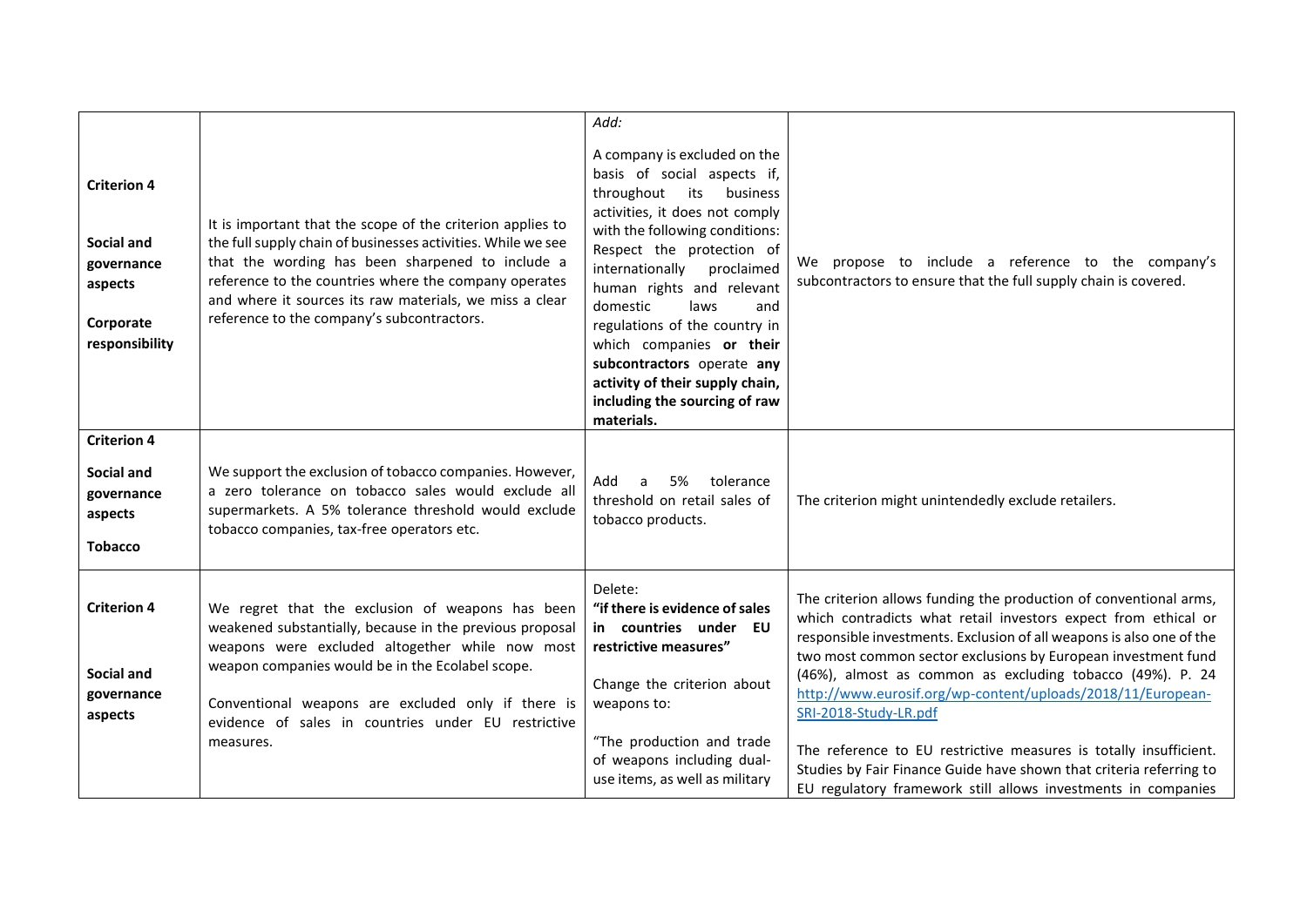| <b>Exclusions</b><br>applying to<br>companies:<br>Weapons                                                          |                                                                                                                                                                                                                                                        | products used for combat,<br>and their key components."                                                                                                                                                                                                                  | transferring arms to conflict areas, like in Yemen, or to very<br>repressive regimes, since European arms control agencies do not<br>prohibit<br>transfers.<br>such<br>https://fairfinanceguide.se/media/495569/deadly-investmenst-<br>followupstudy.pdf<br>The term "weapons" risks leaving out military and dual-use<br>products used in combat, such as weapon platforms like military<br>ships that carry weapons, supporting systems like radars and flying<br>command centers that identify and guide to targets, and key<br>components like engines to fighter aircraft and tanks that are<br>specially fitted for this deployment. |
|--------------------------------------------------------------------------------------------------------------------|--------------------------------------------------------------------------------------------------------------------------------------------------------------------------------------------------------------------------------------------------------|--------------------------------------------------------------------------------------------------------------------------------------------------------------------------------------------------------------------------------------------------------------------------|--------------------------------------------------------------------------------------------------------------------------------------------------------------------------------------------------------------------------------------------------------------------------------------------------------------------------------------------------------------------------------------------------------------------------------------------------------------------------------------------------------------------------------------------------------------------------------------------------------------------------------------------|
| <b>Criterion 4</b><br>Social and<br>governance<br>aspects<br><b>Exclusions</b><br>applied to<br>sovereign<br>bonds | We welcome that a reference to the ratification of<br>International Human Rights Treaties is integrated.<br>However, we consider that countries should ratify ALL<br>human rights treaties and not only half of them as<br>suggested by the criterion. | Delete "half" and replace by<br>"all":<br>The investment portfolio<br>shall not contain sovereign<br>bonds issued by countries<br>That have ratified less than<br>half of the 18 that have not<br>ratified all of the 18 Core<br>International Human Rights<br>Treaties. |                                                                                                                                                                                                                                                                                                                                                                                                                                                                                                                                                                                                                                            |
| <b>Criterion 4</b><br>Social and<br>governance<br>aspects<br><b>Exclusions</b><br>applied to                       | We regret that a criterion on the exclusion of the death<br>penalty is not applied.                                                                                                                                                                    | Add:<br>States where death penalty<br>is still applied / has been<br>applied in the past 10 years.                                                                                                                                                                       | The EU Ecolabel should reflect European values and it is feasible to<br>integrate this criterion, as already addressed by the Austrian<br>Ecolabel.                                                                                                                                                                                                                                                                                                                                                                                                                                                                                        |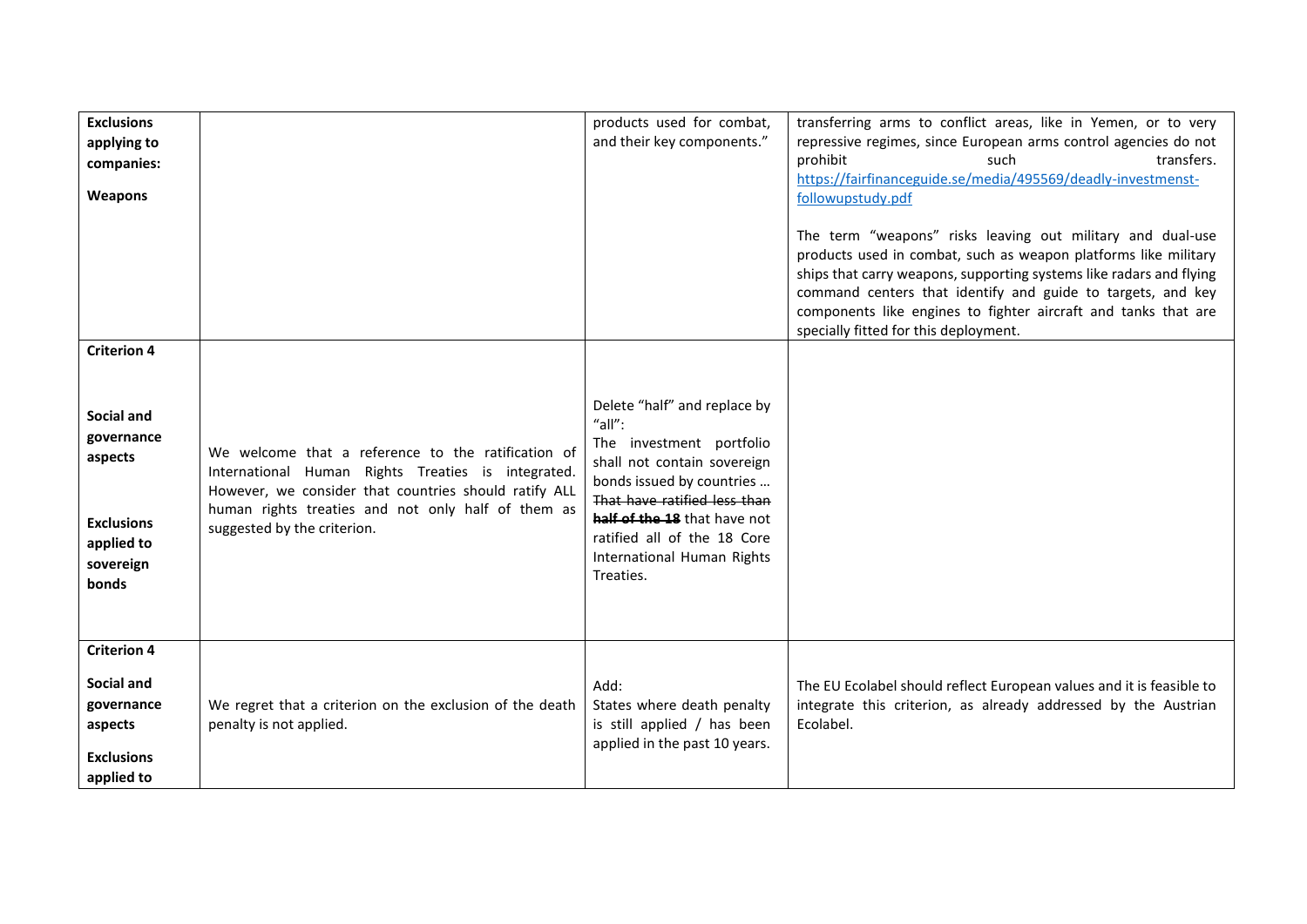| sovereign<br>bonds                                                                                 |                                                                                                                                                                                                                                                                                                                                                                                                                                                             |                                                                                                                                                                                                                                                                                                                                                                                                                                                                                                                                                                                                                                                                                                                                                                                                                                                                                                                 |                                                                                                                                                                                                                                                                                                                                                                                                                                                        |
|----------------------------------------------------------------------------------------------------|-------------------------------------------------------------------------------------------------------------------------------------------------------------------------------------------------------------------------------------------------------------------------------------------------------------------------------------------------------------------------------------------------------------------------------------------------------------|-----------------------------------------------------------------------------------------------------------------------------------------------------------------------------------------------------------------------------------------------------------------------------------------------------------------------------------------------------------------------------------------------------------------------------------------------------------------------------------------------------------------------------------------------------------------------------------------------------------------------------------------------------------------------------------------------------------------------------------------------------------------------------------------------------------------------------------------------------------------------------------------------------------------|--------------------------------------------------------------------------------------------------------------------------------------------------------------------------------------------------------------------------------------------------------------------------------------------------------------------------------------------------------------------------------------------------------------------------------------------------------|
| <b>Criterion 4</b><br>Social and<br>governance<br>aspects<br><b>Assessment and</b><br>verification | We have similar concerns as under criterion 3, but we<br>would like to highlight higher risk under social exclusions<br>since there are many normative criteria, e.g. on human<br>rights, labor rights etc. The stringency of the exclusion<br>criteria depends completely on a reasonable<br>interpretation and application by the fund managers,<br>which require clear incentives for them to conclude that<br>a company violates the Ecolabel criteria. | In order to strengthen the<br>incentives, the reporting<br>requirement<br>must<br>be<br>stricter, by adding these<br>criteria:<br>The fund manager should<br>report on all allegations<br>against companies in the<br>fund that could indicate a<br>violation of the normative<br>(UN<br>criteria<br><b>Guiding</b><br><b>Principles, OECD Guidelines</b><br>and Global Compact). For<br>each allegation the fund<br>manager must describe its<br>conclusions and possible<br>actions,<br>including<br>engagement (in this case<br>the fund manager should<br>report according to the<br>outlined below<br>proposal<br>criterion<br>under<br>on<br>engagement). The reporting<br>should be part of the<br>annual reporting to the<br>Competent<br>Body<br>and<br>preferably also in a publicly<br>available<br>document, in<br>order<br>to<br>maximize<br>incentives<br>for<br>fund<br>managers to minimize and | Through such transparency requirements the incentives can be<br>considerably increased for fund managers to properly assess and<br>act on suspected or alleged violations of the ecolabel criteria. The<br>reported incidents are also a basis for the Competent Body to<br>analyze and raise issues with the fund manager. It can also be a<br>useful source for identifying gaps and issues that need to be<br>addressed when updating the criteria. |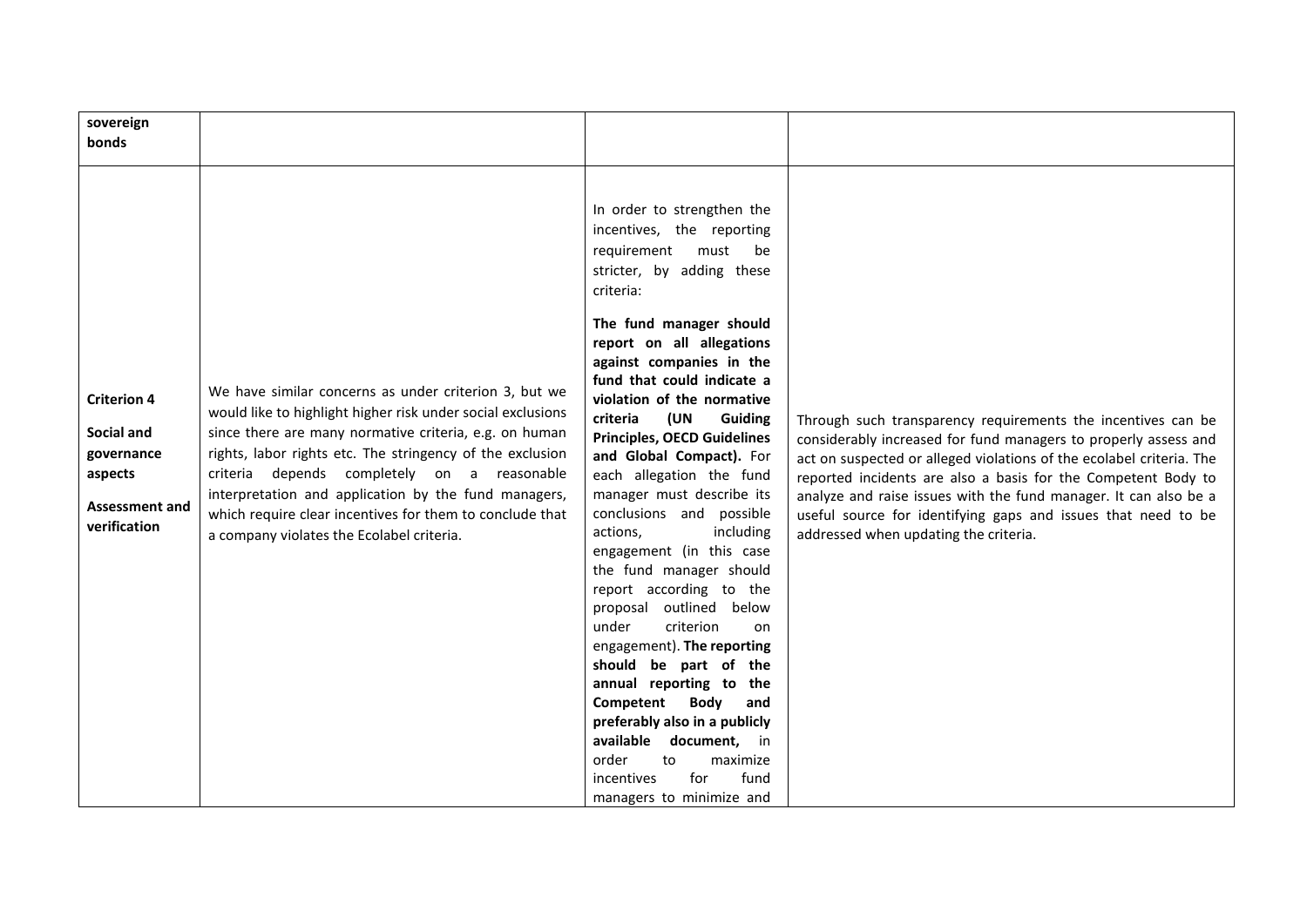|                                                                              |                                                                                                                                                                                                                                                                                                                                                                                                                                                                                                                                                                            | address problems in its<br>portfolio.<br>Competent<br><b>Body</b><br>The<br>should annually sample<br>review 5% of the funds'<br>holdings to check if the fund<br>manager has reported all<br>severe allegations. For this<br>an ESG research provider<br>can be used. If the<br>Body<br>finds<br>Competent<br>severe allegations which<br>have not been reported, the<br>fund manager receives a<br>warning. After x warnings<br>the label is withdrawn. |  |
|------------------------------------------------------------------------------|----------------------------------------------------------------------------------------------------------------------------------------------------------------------------------------------------------------------------------------------------------------------------------------------------------------------------------------------------------------------------------------------------------------------------------------------------------------------------------------------------------------------------------------------------------------------------|-----------------------------------------------------------------------------------------------------------------------------------------------------------------------------------------------------------------------------------------------------------------------------------------------------------------------------------------------------------------------------------------------------------------------------------------------------------|--|
| <b>Criterion 6</b><br><b>Measures taken</b><br>to enhance<br>investor impact | As part of the measures taken to enhance investor impact<br>it is mentioned in 3.1.1. that the fund manager has<br>required phase out strategies with milestones for specific<br>harmful activities.<br>We do not understand this measure, since we consider<br>that activities listed in criterion 3 are fully excluded. We<br>would understand this measure in case it relates only to<br>the exemptions provided under energy (3.c.2) and waste<br>(D.1) and provided that the requirement is improved<br>with stricter conditions (see our comments on that<br>above). |                                                                                                                                                                                                                                                                                                                                                                                                                                                           |  |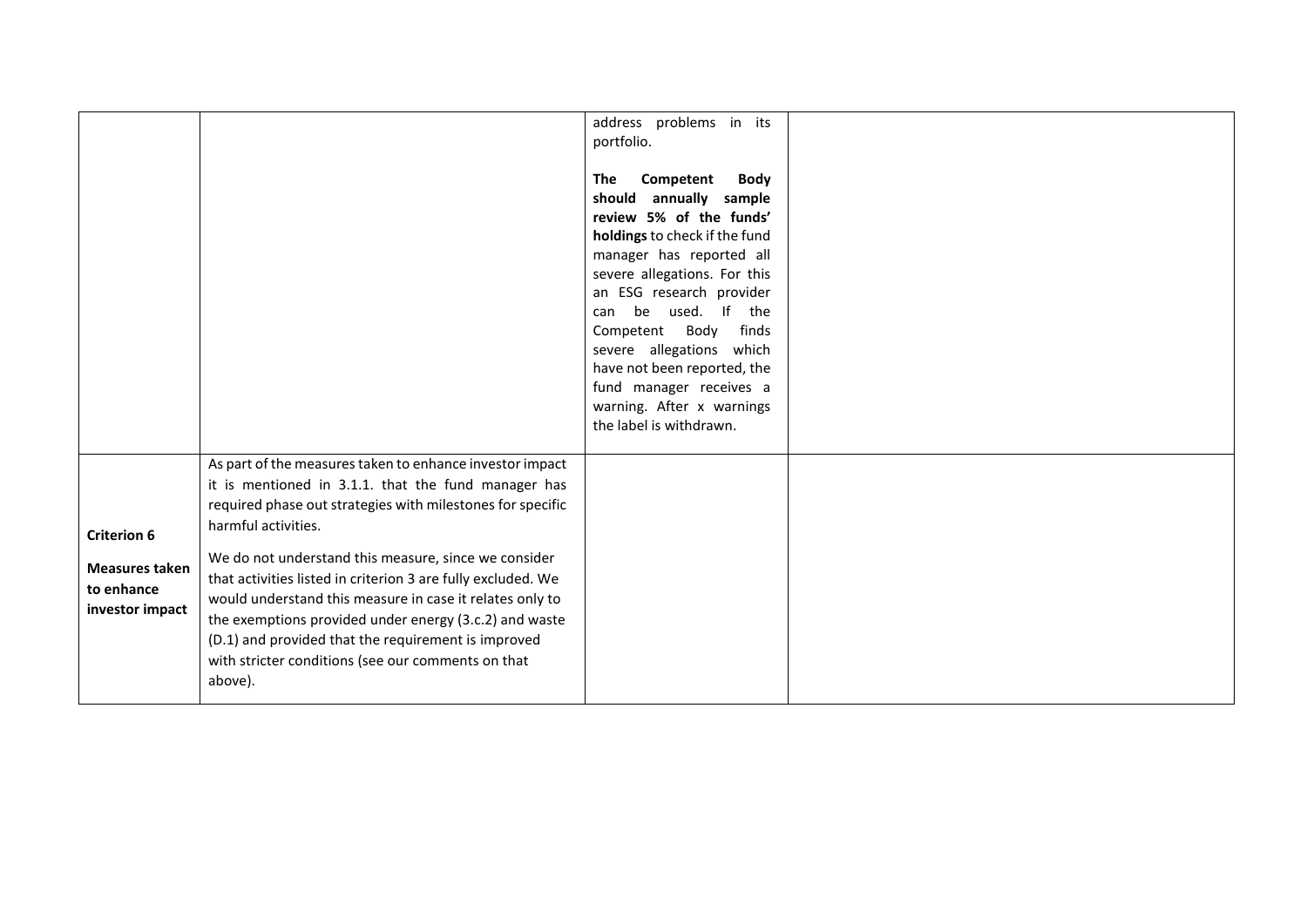| Criterion 7.<br>Retail investor<br>information              | This criterion is critical to ensure retail investor's<br>confidence. We believe that it needs to be tightened.<br>We welcome that an obligation is included to disclose<br>the share of revenues and CAPEX of the portfolio from<br>taxonomy compliant activities.<br>It is also positive that a breakdown of the portfolio<br>holdings per company and bond issuer is made publicly<br>available. However, this information will not be easily<br>understandable by consumers. It would be necessary to<br>list the type of activity on a sub-sector level, for example<br>"airline", "chemical production", to ensure that retail<br>investor truly understands where his/her money is<br>investing in concretely. | Add:<br>The fund manager has<br>make<br>publicly<br>to<br>available<br>the<br>breakdown of portfolio<br>holdings by value of<br>AuM and for each<br>and<br>bond<br>company<br>issuer. It should be<br>expressed in terms that<br>be<br>easily<br>can<br>understood<br>by<br>consumers, e.g. mining<br>instead of extractives,<br>airlines<br>instead<br>of<br>transportation etc.<br>Asset managers should use<br>standardized mapping<br>a<br>between NACE sector codes<br>and simplified terms for<br>sectors to help consumers. |                                                                                                                                                                                 |
|-------------------------------------------------------------|-----------------------------------------------------------------------------------------------------------------------------------------------------------------------------------------------------------------------------------------------------------------------------------------------------------------------------------------------------------------------------------------------------------------------------------------------------------------------------------------------------------------------------------------------------------------------------------------------------------------------------------------------------------------------------------------------------------------------|------------------------------------------------------------------------------------------------------------------------------------------------------------------------------------------------------------------------------------------------------------------------------------------------------------------------------------------------------------------------------------------------------------------------------------------------------------------------------------------------------------------------------------|---------------------------------------------------------------------------------------------------------------------------------------------------------------------------------|
| <b>Criterion 7</b><br><b>Retail investor</b><br>information | As part of the list of elements which should be part of<br>the annual report made public in the fund website we<br>miss the disclosure of incidents related to incompliance<br>with the exclusion criteria that have occurred and how<br>they have been addressed.<br>Outcomes of engagement and measures taken to<br>enhance investor impact should also be part of the<br>report (an obligation already exist in criterion 5 and 6 to<br>report on progress towards Competent Body and the<br>public).                                                                                                                                                                                                              | Add:<br>As a minimum the following<br>information shall be made<br>available annually by the<br>fund manager to the retail<br>investors, where applicable:<br>[]<br>A list of allegations<br>$\sim$<br>against companies in<br>the fund that could<br>indicate a violation of<br>the environmental and<br>social exclusion criteria.                                                                                                                                                                                               | It is important to create incentives for fund managers to minimise<br>and properly address incidents related to incompliance of<br>environmental and social exclusion criteria. |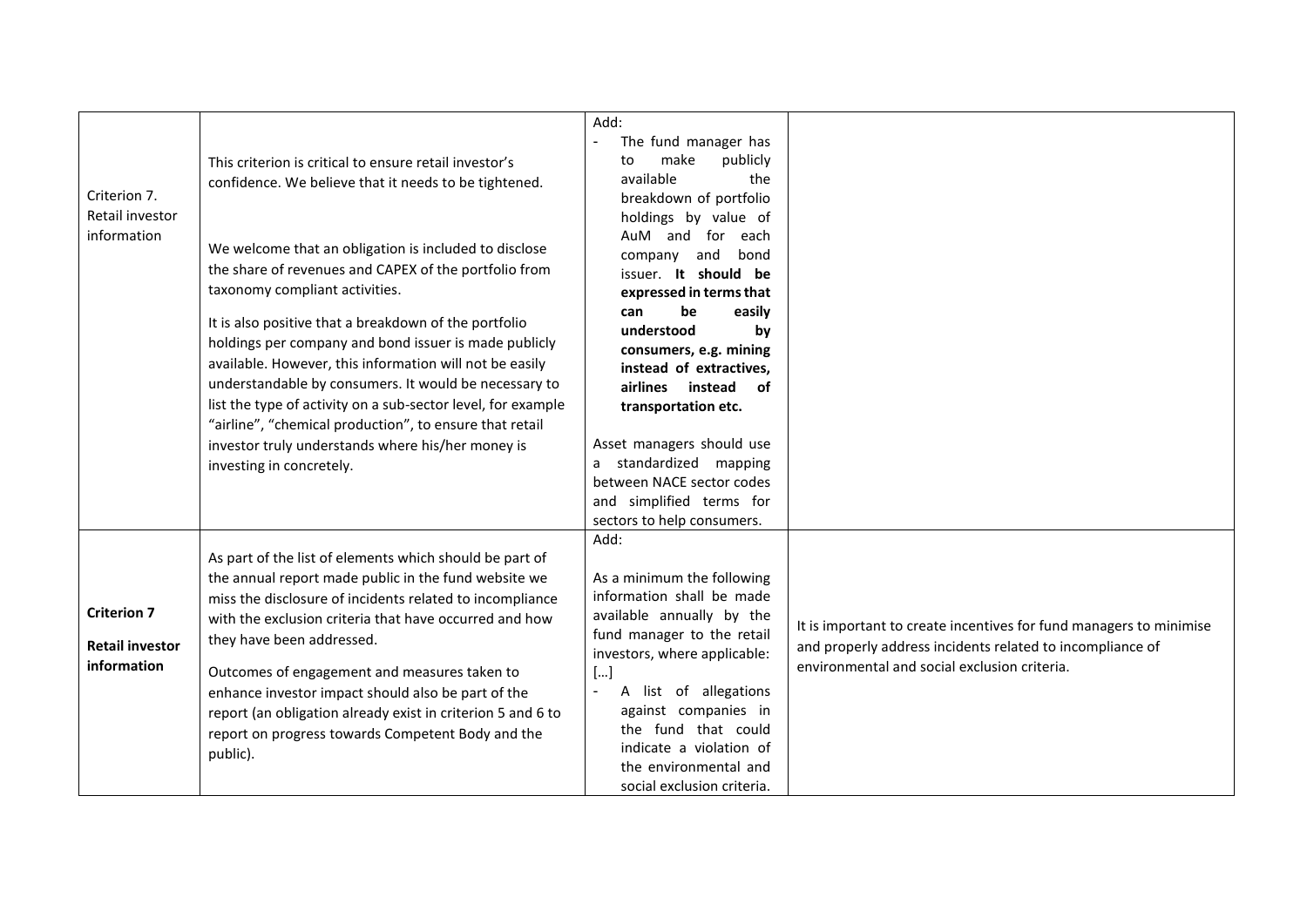| For each allegation the                    |
|--------------------------------------------|
| fund manager must                          |
| describe its conclusions                   |
| and actins to address                      |
| the allegations.                           |
| of<br>Outcomes<br>$\overline{\phantom{a}}$ |
| engagement (criterion                      |
| 5).                                        |
| Results on investor<br>۰                   |
| impact of the product                      |
| (criterion 6).                             |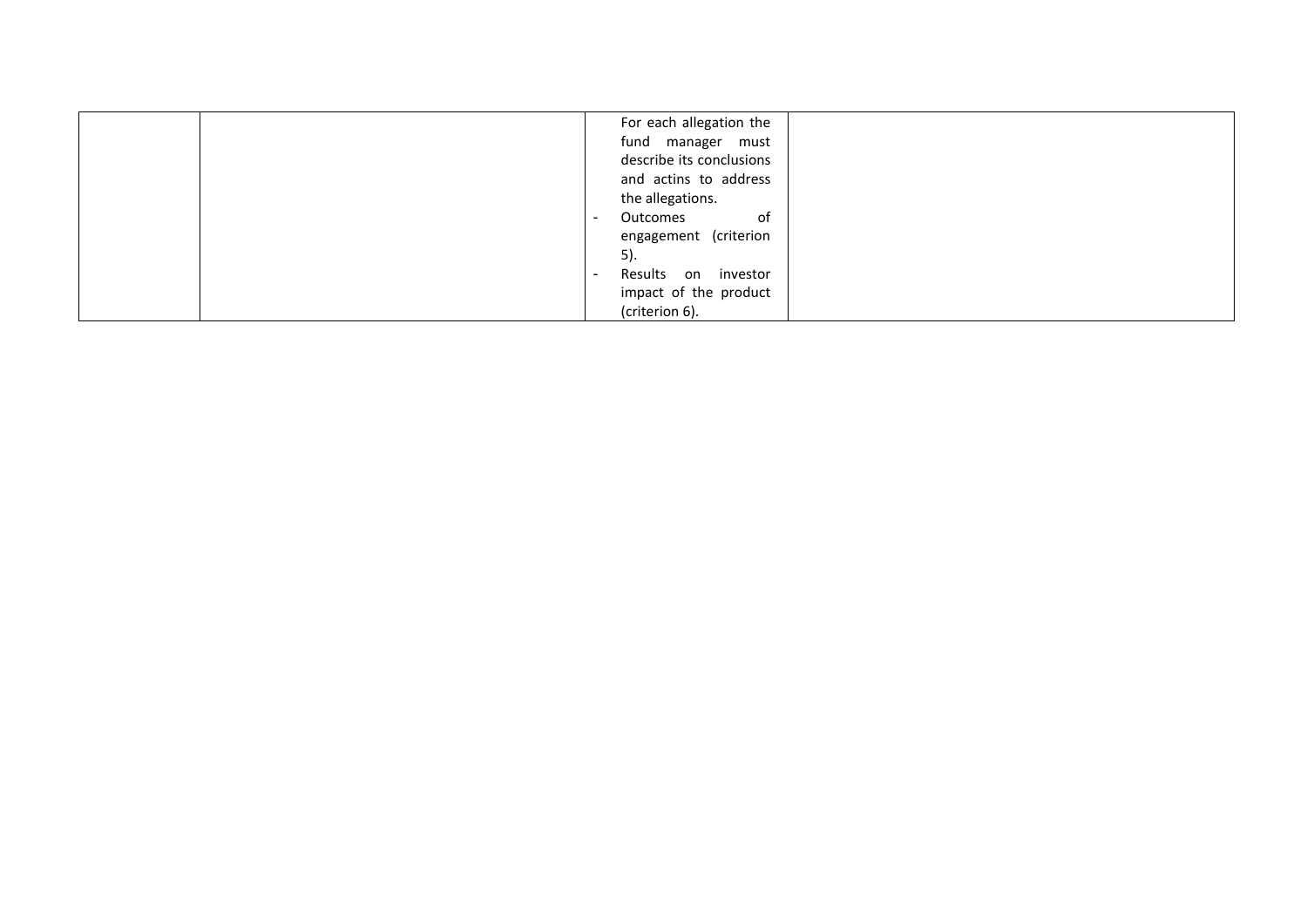**Annex. Simulation of application of criterion 1 to two examples of portfolio composed of transition companies**

|                     | <b>Criterion 1 - Equity fund greenness</b>                   |                            |        |        |        |            |                          |        |                        |        |        |            |       |          |                             |      |     |                                             |                                          |                 |
|---------------------|--------------------------------------------------------------|----------------------------|--------|--------|--------|------------|--------------------------|--------|------------------------|--------|--------|------------|-------|----------|-----------------------------|------|-----|---------------------------------------------|------------------------------------------|-----------------|
|                     |                                                              |                            |        |        |        | Projection |                          |        | <b>Historic record</b> |        |        | Projection |       |          |                             |      |     |                                             |                                          |                 |
|                     |                                                              | Green Revenue over 5 years |        |        |        |            | Green Capex over 5 years |        |                        |        |        |            |       | Formulas |                             |      |     |                                             |                                          |                 |
|                     | Type of company                                              | Portfolio<br>contribution  | GR2020 | GR2021 | GR2022 | GR2023     | GR2024                   | GR2025 | GC2018                 | GC2019 | GC2020 | GC2021     | G2022 | GC2023   | <b>Green Revenue</b><br>GRI | GRGi | GCI | Greeness<br>contribution<br>without formula | Greeness<br>contribution<br>with formula |                 |
| <b>Other Assets</b> |                                                              | 0.0%                       |        |        |        |            |                          |        |                        |        |        |            |       |          |                             |      |     | 0%                                          |                                          | 0% Other assets |
| Firm1               |                                                              | 0.0%                       | 3%     |        |        |            |                          |        |                        |        |        |            |       |          | 3%                          |      |     | 0.00%                                       | 0.00%                                    | Equities        |
| Firm2               | Company investing in<br>transition                           | 25.0%                      | 6%     | 6%     | 6%     | 6%         | 6%                       | 12%    | 20%                    | 20%    | 20%    | 20%        | 20%   | 20%      | 6%                          | 100% | 20% | 1.50%                                       | 10.90%                                   |                 |
| Firm3               | Company investing in<br>transition                           | 25.0%                      | 6%     | 6%     | 6%     | 6%         | 6%                       | 12%    | 20%                    | 20%    | 20%    | 20%        | 20%   | 20%      | 6%                          | 100% | 20% | 1.50%                                       | 10.90%                                   |                 |
| Firm4               | Company investing in<br>transition                           | 25.0%                      | 6%     | 6%     | 6%     | 6%         | 6%                       | 12%    | 20%                    | 20%    | 20%    | 20%        | 20%   | 20%      | 6%                          | 100% | 20% | 1.50%                                       | 10.90%                                   |                 |
| Firm5               | Company investing in<br>transition                           | 25.0%                      | 6%     | 6%     | 6%     | 6%         | 6%                       | 12%    | 20%                    | 20%    | 20%    | 20%        | 20%   | 20%      | 6%                          | 100% | 20% | 1.50%                                       | 10.90%                                   |                 |
| Firm6               |                                                              |                            | 40%    | 40%    | 40%    | 50%        | 50%                      | 50%    | 20%                    | 13%    | 17%    | 10%        | 13%   | 10%      | 40%                         | 25%  | 14% | 0.00%                                       | 0.00%                                    |                 |
| Firm7               |                                                              |                            | 40%    | 40%    | 40%    | 50%        | 50%                      | 51%    | 20%                    | 19%    | 15%    | 18%        | 12%   | 10%      | 40%                         | 27%  | 16% | 0.00%                                       | 0.00%                                    |                 |
| Firm8               |                                                              |                            | 40%    | 40%    | 50%    | 50%        | 50%                      | 52%    | 20%                    | 19%    | 19%    | 17%        | 15%   | 20%      | 40%                         | 29%  | 18% | 0.00%                                       | 0.00%                                    |                 |
| Firm9               | Company investing in<br>green growth<br>Company investing in |                            | 55%    | 55%    | 56%    | 58%        | 60%                      | 61%    | 20%                    | 19%    | 10%    | 15%        | 13%   | 10%      | 55%                         | 11%  | 15% | 0.00%                                       | 0.00%                                    |                 |
| Firm10              | green growth                                                 |                            | 52%    | 54%    | 55%    | 60%        | 65%                      | 70%    | 12%                    | 10%    | 15%    | 13%        | 13%   | 17%      | 52%                         | 31%  | 13% | 0.00%                                       | 0.00%                                    |                 |

**Total PC** 

100.0%

GCI: This term is the average Green Capex across the 5 years looking period

GRGi: There is a cap of 100%

#### **EXAMPLE 1**

P<mark>ortfolio</mark><br>Greenness PORTFOLIO COMPOSED OF TRANSITION COMPANIES 6.00% WITH 94% OF NON GREEN REVENUES GOING DOWN TO 88% IN 5 YEARS

43.60

WITH ONLY 20% STABLE GREEN CAPEX